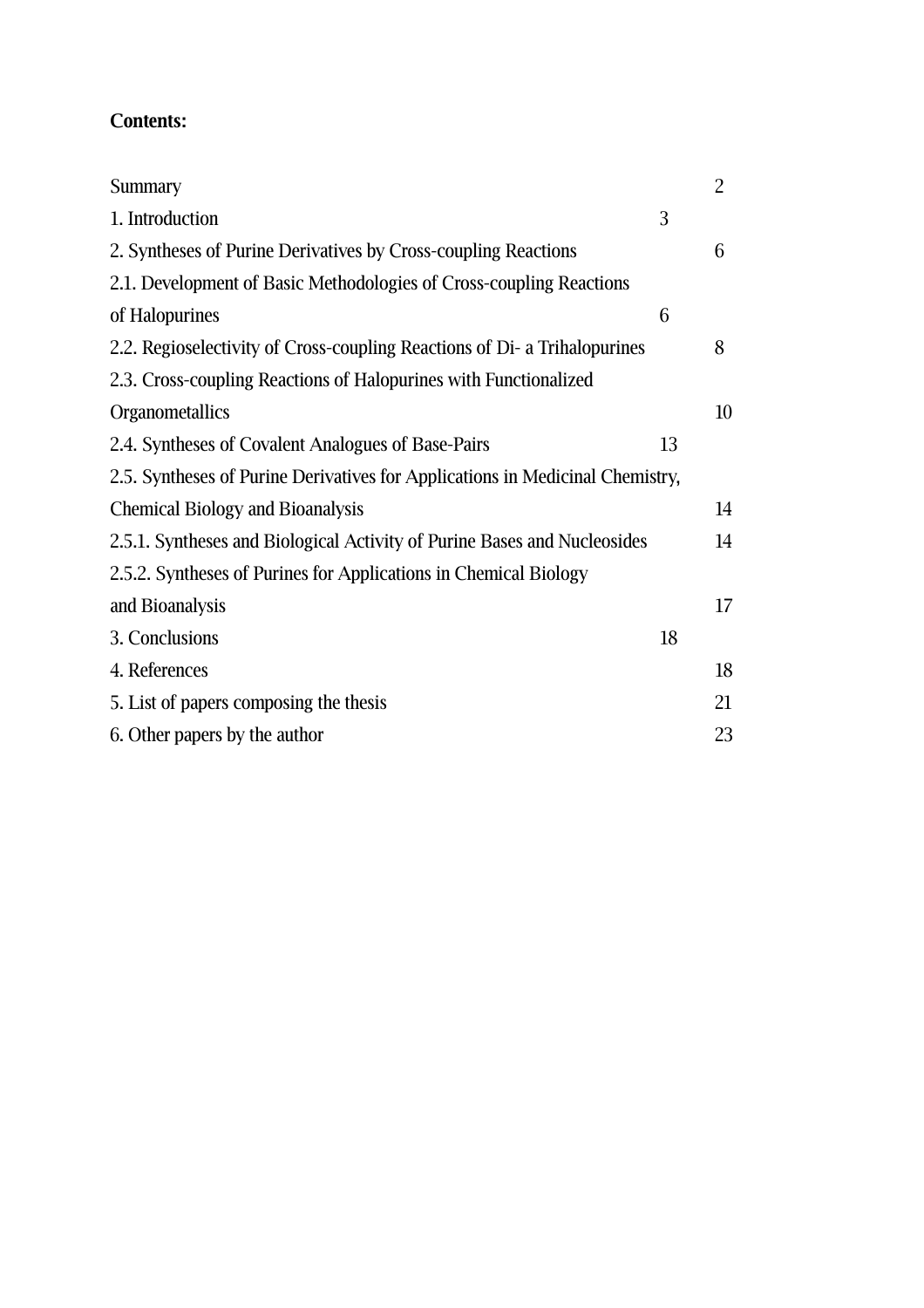## **Summary**

The thesis consists of a collection of 32 papers dealing with the synthesis of novel types of purine derivatives (bases and nucleosides) bearing C-substituent(s) attached to carbon atom(s) of the purine moiety. The original methodology of their synthesis is mostly based on crosscoupling reactions of halopurines with diverse organometallics catalyzed by complexes of Pd, Ni or Fe. The target compounds are used for biological activity screening and/or for applications in chemical biology or bioanalysis.

Novel methodologies of cross-coupling reactions include perfluoroalkylation of halopurines by perfluoroalkyl silanes in presence of KF and CuI and elaboration of the Suzuki-Miyaura reactions of halopurines with diverse arylboronic acids. The latter method was used for the synthesis of large series of 6-arylpurine nucleosides that possessed cytostatic and anti-HCV activity.

Regioselectivity of cross-coupling reactions of 2,6- and 6,8-dihalopurines was systematically studied. In dichloropurines, the reaction proceeds preferentially in the position 6, while in chloroiodopurines the iodine is displaced more easily. This approach was applied to the synthesis of many types of di and trisubstituted purine bases and nucleosides.

Novel methodologies of cross-coupling of halopurines with protected functionalized organometallics have been developed in order to prepare purines bearing functionalized Csubstituents. Hydroxymethylation was achieved by the cross-coupling reactions of halopurines with (acyloxymethyl)zinc iodides followed by deprotection. 6-Hydroxymethylpurines were converted to 6-(fluoromethyl)- and 6-(difluoromethyl)purines. Conjugates of purines and amino acids were prepared by cross-couplings of halopurines with organometallics derived from amino acids.

Purine-purine and purine-pyrimidine conjugates connected by carbon linkers were designed and prepared as covalent base-pair analogues. The synthesis was based on cross-couplings, dimerizations and cyclotrimerizations of the corresponding alkynylpurines.

Several novel classes of biologically active purine bases and nucleosides were discovered: 6 aryl, 6-hydroxymethyl and 6-(mono-, di- or trifluoromethyl)purine ribonucleosides showed strong cytostatic activity, while 6-hetarylpurine ribonucleosides exerted high anti-HCV effect. All these types of compounds are subject of further interdisciplinary studies.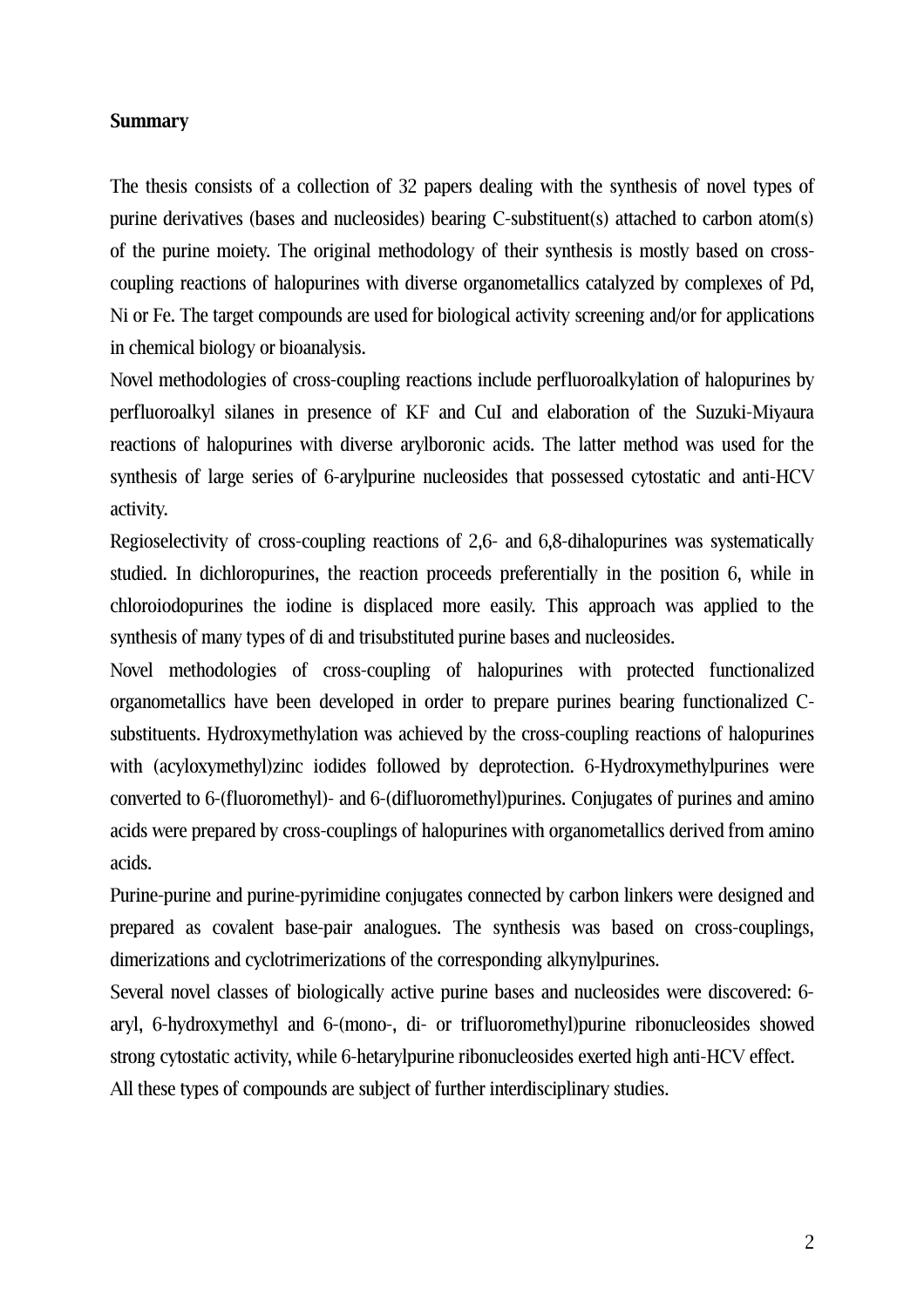#### **1. INTRODUCTION**

Biogeneous purine derivatives (Chart 1) play a crucial role in most biological processes. Purine bases are constituents of nucleic acids as two letters of genetic alphabet forming Watson-Crick pairs with complementary pyrimidine bases. Number of enzymes of nucleotide and/or nucleic acids metabolism use purine bases, nucleosides and nucleotides as substrates. Furthermore, purines are also constituents of several cofactors (e.g. NADH, FAD, AcetylCoA, SAM, ATP etc.) used by many important classes of enzymes (oxidoreductases, transferases, ligases etc.). Therefore, most enzymes of nucleic acid metabolism and enzymes using nucleotide cofactors contain a purine (usually adenine) binding site. Moreover, purines and purine nucleosides and nucleotides participate in the signal transduction and regulation of many biological processes in cells and tissues as ligands of receptors (purinoceptors, adenosine receptors) and as second messengers (c-AMP). Therefore, purine bases, nucleosides and nucleotides were subject of extensive research and their structural modifications (derivatives and analogues) lead to discovery of thousands of biologically active compounds including many clinically used drugs (in particular antivirals and cytostatics). Furthermore, many modified purine derivatives were used in chemical biology for the study and modulation of biological processes at molecular level.

#### **Chart 1 Structures of Biogeneous Purine Bases and Examples of Cofactors Containing Purine**



NADH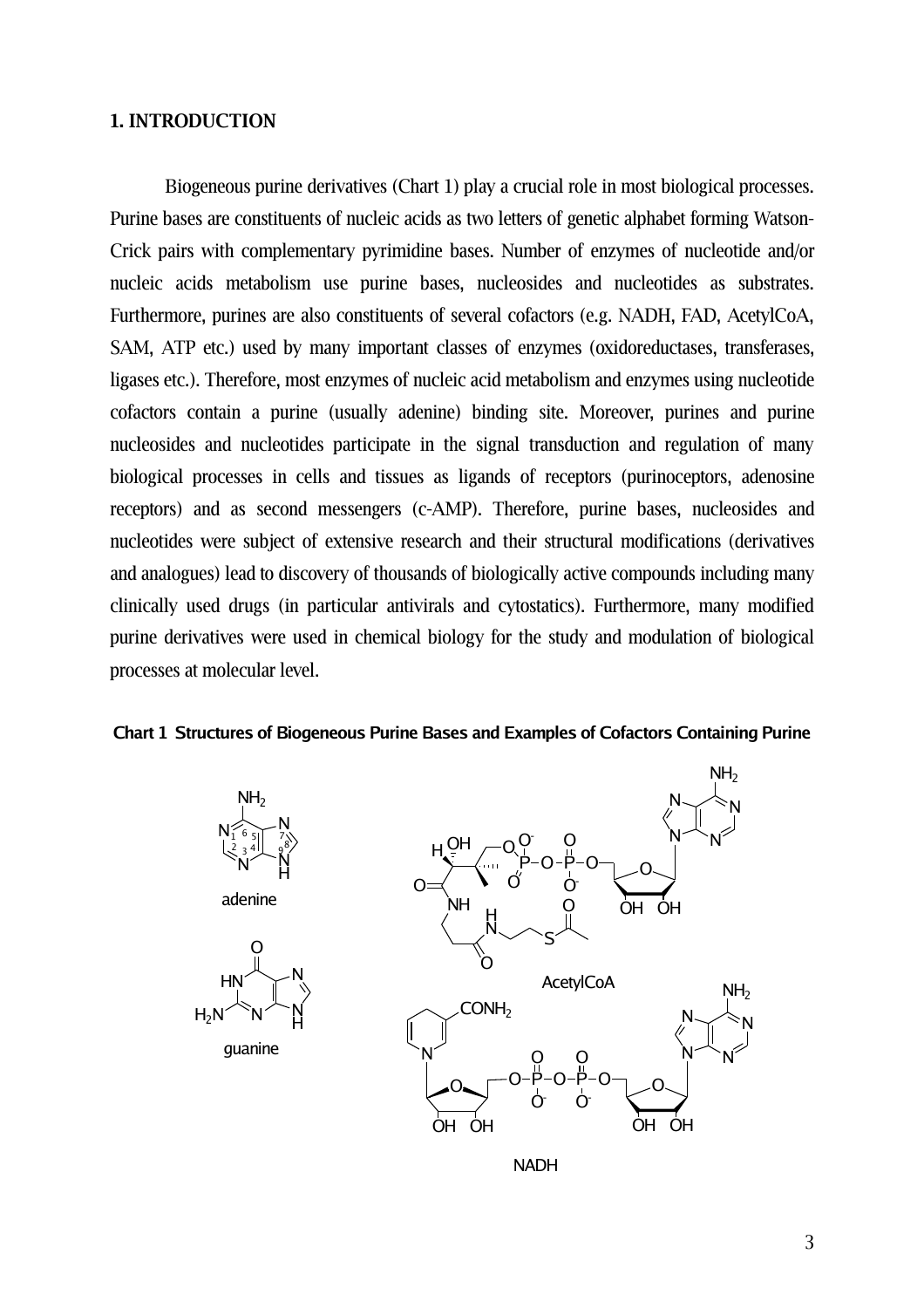Purines bearing C-substituent(s) linked to carbon atoms of the purine moiety in the position(s) 2, 6 and/or 8 (further on quoted as C-C-purines for simplicity) have been only scarcely studied due to limited availability of these compounds by conventional chemistry. However, this subclass of purine derivatives may be of great interest. Introduction of a Csubstituent to positions 2 and/or 6 would dramatically influence H-bonding ability to the complementary nucleobase or binding site of an enzyme or receptor. On the other hand, an introduction of a substituent to position 8 should preserve the pairing with pyrimidines and ability to form nucleic acid duplexes in which the substituent would point out to the major groove and thus modulate the formation of triplexes or interactions with proteins. Another important feature of C-C-purines due to the presence of very stable C-C bonds should be an increased stability towards enzymatic degradation (e.g. deamination by adenosine deaminase).



Classical approach to the synthesis of C-C-purines is based on heterocyclizations (Scheme 1). Purines bearing C-substituents in position 2 are available by cyclizations of 4-aminoimidazole-5-carboxamides or nitriles with derivatives of carboxylic acids (esters, orthoesters etc.), while purines bearing C-substituents in position 8 are prepared by analogous cyclizations from 5,6 diaminopyrimidines. On the other hand, synthesis of 6-substituted purines is much more difficult and is based on multistep construction and cyclization of 4-substituted 5,6 diaminopyrimidines. In general the syntheses of C-C-purines by heterocyclizations usually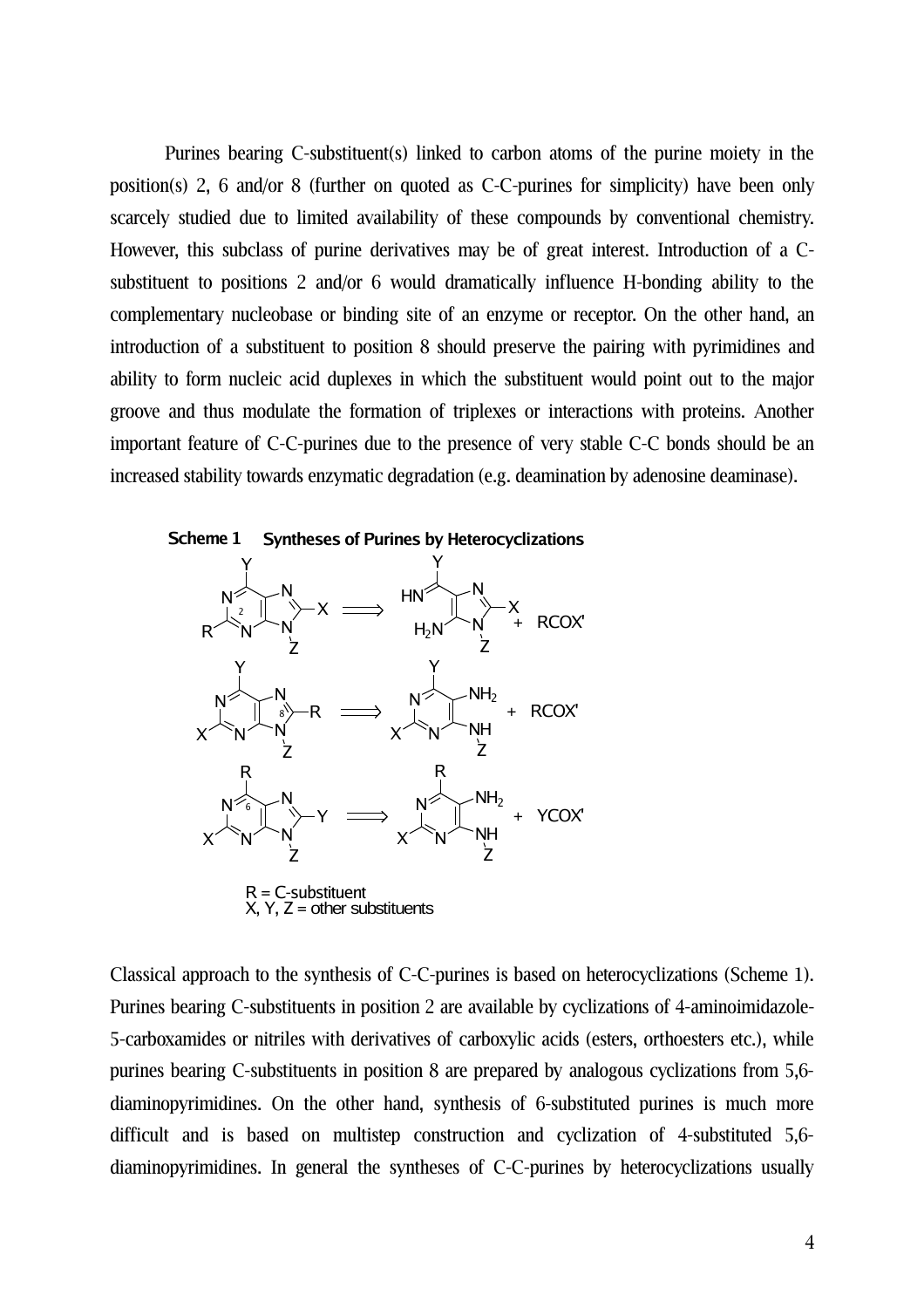consist in multistep sequences with rather low yields and limited applicability to wider range of derivatives.

Other possible approaches to the C-C-purines are radical<sup>[1](#page-18-0)</sup> or nucleophilic<sup>[2](#page-18-1)</sup> substitutions or generation of carbanions or organometallics (Li, Mg or Zn) on purine skeleton followed by reaction<sup>[3](#page-18-2)</sup> with electrophiles. All these reactions are of quite limited synthetic applicability. The first truly efficient and general approach to C-C-purines is based on cross-coupling reactions (Schema  $2)^4$  $2)^4$ . The development of methodology of these reactions on purines and their applications in the synthesis of biologically relevant derivatives for biological activity screening and use in chemical biology and bioanalysis were the major directions of my independent research in the last 7 years and are the subject o this DSc. thesis.



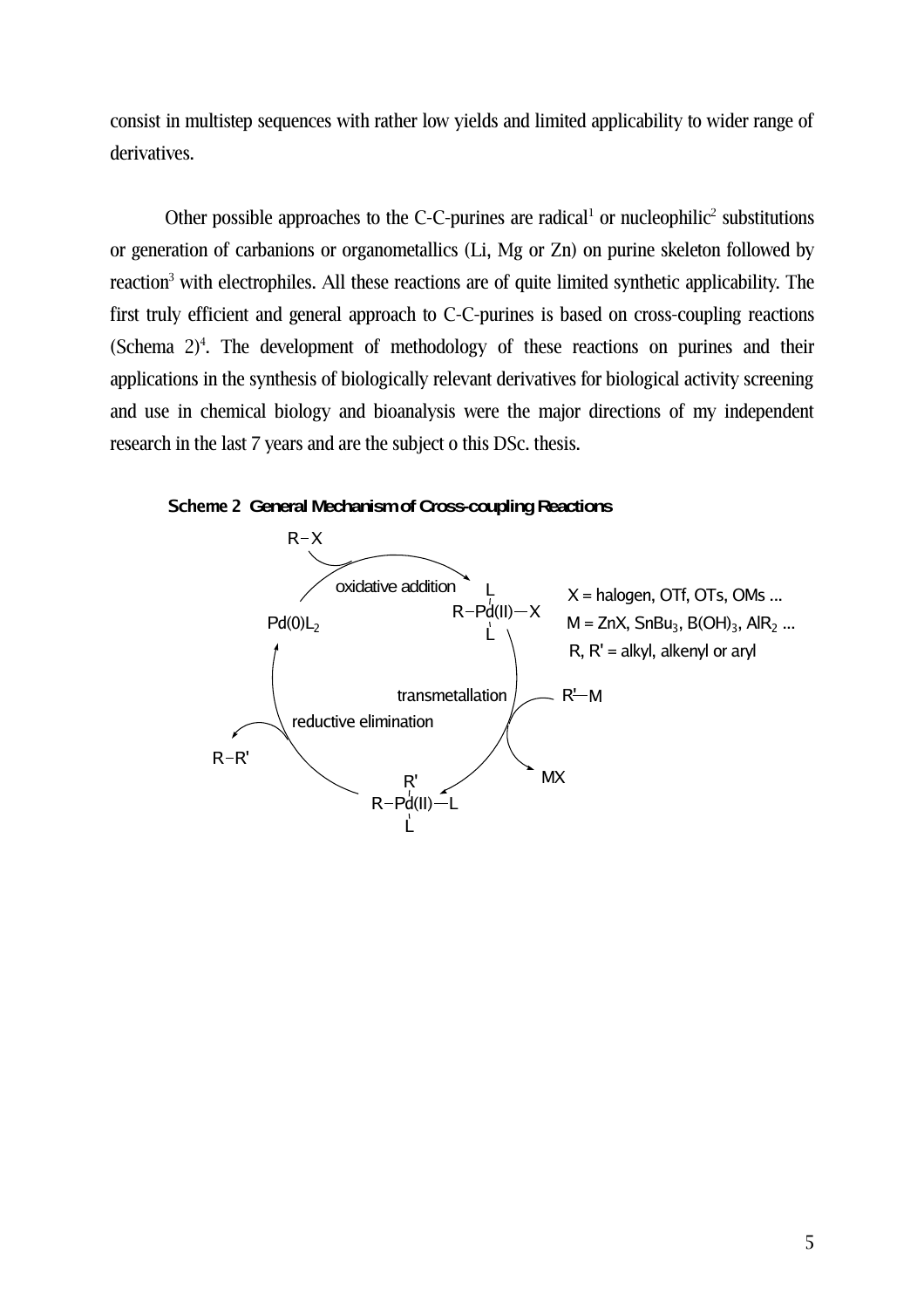## **2. SYNTHESES OF PURINE DERIVATIVES BY CROSS-COUPLING REACTIONS**

Applications of cross-coupling reactions in the synthesis of complex molecules started from 80-ties and very soon thereafter also their applications in chemistry of purines and nucleosides began (for detailed review, see ref.<sup>[5](#page-18-4)</sup>). In the beginning, only rather scattered applications of reactions of halopurines with arylmagnesiumhalides, alkylcuprates and alkenylstannanes in special cases of particular syntheses [6](#page-18-5) were reported. Systematic studies of cross-coupling reactions of 6-halogenpurines with aryl- a alkenyl(tributyl)stannanes and with aryl- a alkylzinc halides were performed from 90-ties in the laboratory of Prof. L.-L. Gundersen and resulted in the development of the first general methodology for the synthesis of 6-aryl-, 6- alkenyl- and partly also 6-alkylpurines<sup>[7](#page-18-6)</sup>.

In our group (partly in collaboration with Prof. Dalimil Dvořák, VŠCHT) we have studied cross-coupling reactions targeting three major directions. At first we have focused on the development of other alternative general methodologies of cross-coupling reactions with other types of organometallics (boronic acids, silanes etc.) either leading to novel types of derivatives hardly available by previously know chemistry or giving the corresponding (new or known) C-C-purines in a more practical, efficient and/or environmentally benign way. Further on, we have systematically studied regioselectivity of cross-coupling reactions of di- and trihalopurines in order to prepare di- or trisubstituted purine derivatives. Finally, we have developed new crosscoupling reactions of halopurines with protected functionalized organometallics giving a variety of novel purines bearing highly functionalized C-substituents. However, in all cases the new methodologies have been applied in the synthesis of novel purine bases, nucleosides and covalent analogues of base-pairs for biological activity screening and for specific uses in chemical biology.

## **2.1. Development of Basic Methodologies of Cross-coupling Reactions of Halopurines**

A new methodology of perfluoroalkylation of purines has been developed based on modified Hiyama reaction. Thus 6-iodopurines reacted with perfluoroalkylsilanes in the presence of KF and CuI to give 6-(perfluoroalkyl)purines in acceptable yields (Scheme 3) [8](#page-18-7) . It was applied in the synthesis of 6-(perfluoroalkyl)purine bases and nucleosides and later also for acyclic nucleoside phosphonates<sup>[9](#page-18-8)</sup>. An alternative approach to the synthesis of a series of 6-(trifluoromethyl)purine nucleosides consisted in a larger scale synthesis of 6-(trifluoromethyl)purine followed by alkylation or glycosidation reactions and deprotection $10$ .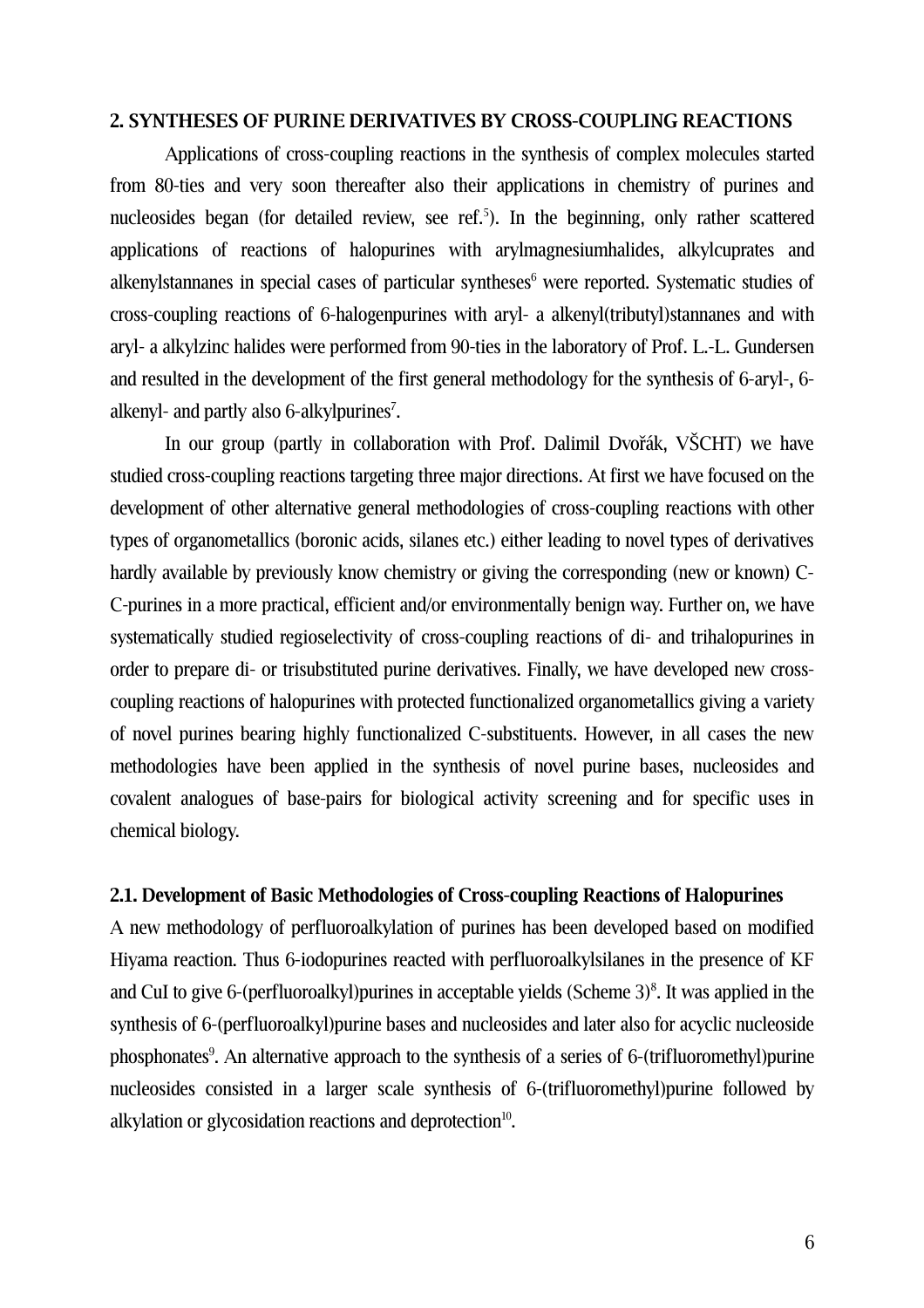#### **Scheme 3. Synthesisof 6-(Perfluroalkyl)purines**



In a close collaboration with the group of Prof. Dvořák we have developed a new practical and efficient methodology for the synthesis of arylpurines by the Suzuki-Miyaura reactions of halopurines with arylboronic acids under Pd catalysis (Scheme 4)<sup>[11](#page-18-10)[,12](#page-18-11)</sup>. Optimization of the reaction conditions resulted in two particular methods: (i) anhydrous conditions using solid  $K_2CO_3$  in toluene were efficient for the reactions of electron-rich arylboronic acids, while (ii) aqueous  $Na_2CO_3$  in a mixture of water and DME was suitable for electron-poor aryl- and alkenylboronic acids. Besides very good yields and simple work-up and isolation of products, the main advantage of the Suzuki reactions (as compared to the Stille reactions with toxic organostannanes) is the use of easily available (largely commercial), stable and non-toxic boronic acids. This is particularly important for the synthesis of compounds for biological activity screening where even trace amount of toxic contaminants may distort the results.





Since some 6-phenylpurine ribonucleosides were found to show significant cytostatic effect (vide infra), a large series of related derivatives was prepared including sugar-modified nucleosides<sup>[13](#page-18-12)</sup> and other purine ribonucleosides bearing diverse aryl<sup>[14](#page-18-13)</sup>, hetaryl<sup>[15](#page-18-14)</sup> and benzyl groups in position 6 (Scheme 5). For the synthesis of some 6-hetaryl- and 6-benzylpurine derivatives we have developed and applied also cross-coupling reactions of other types of organometallics, i.e. organostannanes or organozinc halides. Later on, the series of 6- hetarylpurine ribonucleosides has been extended<sup>[16](#page-18-15)</sup> to many other members prepared not only by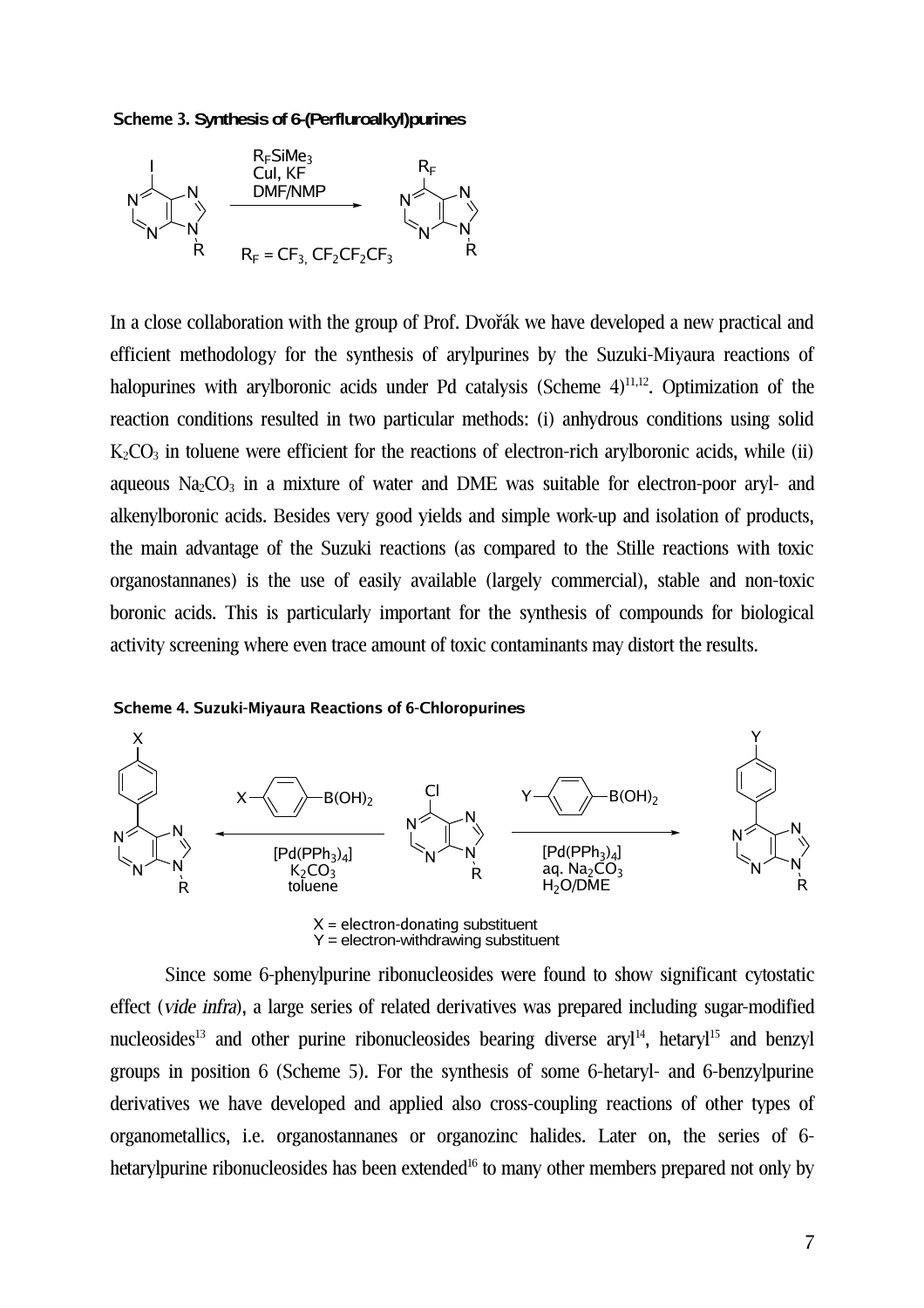cross-coupling reactions but also by heterocyclizations of 6-ethynyl-, 6-cyano and 6-vinylpurine ribonucleosides.



#### **Scheme 5.** Syntheses of 6-Aryl- a 6-Benzylpurines by Cross-coupling Reactions

## **2.2. Regioselectivity of Cross-coupling Reactions of Di- a Trihalopurines**

Within the framework of our methodology developments, also regioselectivity of cross-coupling reactions of 2,6- and 6,8-dihalopurines was studied. The only previously reported<sup>[17](#page-19-0)</sup> model studies of regioselectivity in Pd-catalyzed reactions of 9-benzyl- 2,6- or 6,8-dihalopurines with organostannanes and organozinc reagents revealed that the 2,6- and 6,8-dichloropurines react preferentially in the position 6, while the chloro-iodopurines in the position of the better leaving group (iodine). However, due to the necessity to use excess of the organotin reagent, the regioselectivity was not complete and usually mixtures of products were obtained.

After our development of the Suzuki-Miyaura cross-coupling reactions of halopurines[11](#page-18-10), we have studied the regioselectivity of these reactions of phenylboronic acids with dihalopurines in order to prepare disubstituted derivative[s12](#page-18-11). This study showed that the reaction of 9-benzyl-2,6-dichloropurine with 1 equivalent of PhB(OH)<sub>2</sub> proceeds[12](#page-18-11) with complete regioselectivity to give exclusively 2-chloro-6-phenylpurine. On the other hand, analogous reaction of 9-benzyl-6 chloro-2-iodopurine le[d12](#page-18-11) selectively to 6-chloro-2-phenylpurine. The remaining chlorosubstituent can be used in another coupling or nucleophilic substitution reaction. Having this facile and selective method in hands, it was applied in the synthesis of 2- and 8-substituted 6- phenylpurine ribonucleosides. The former were prepared<sup>[18](#page-19-1)</sup> from 2,6-dichloropurine nucleoside by first regioselective coupling in the position 6 followed by second coupling in the position 2. The latter were prepared<sup>[19](#page-19-2)</sup> from protected 6-iodo-8-bromopurine nucleoside that also reacted preferentially in the position 6 followed by another reaction (cross-coupling or nucleophilic substitution) in the position 8. Later on, an analogous approach was used<sup>[20](#page-19-3)</sup> in the synthesis of carba analogues of Myoseverin. Reactions of 2,6-dichloro-9-isopropylpurine with one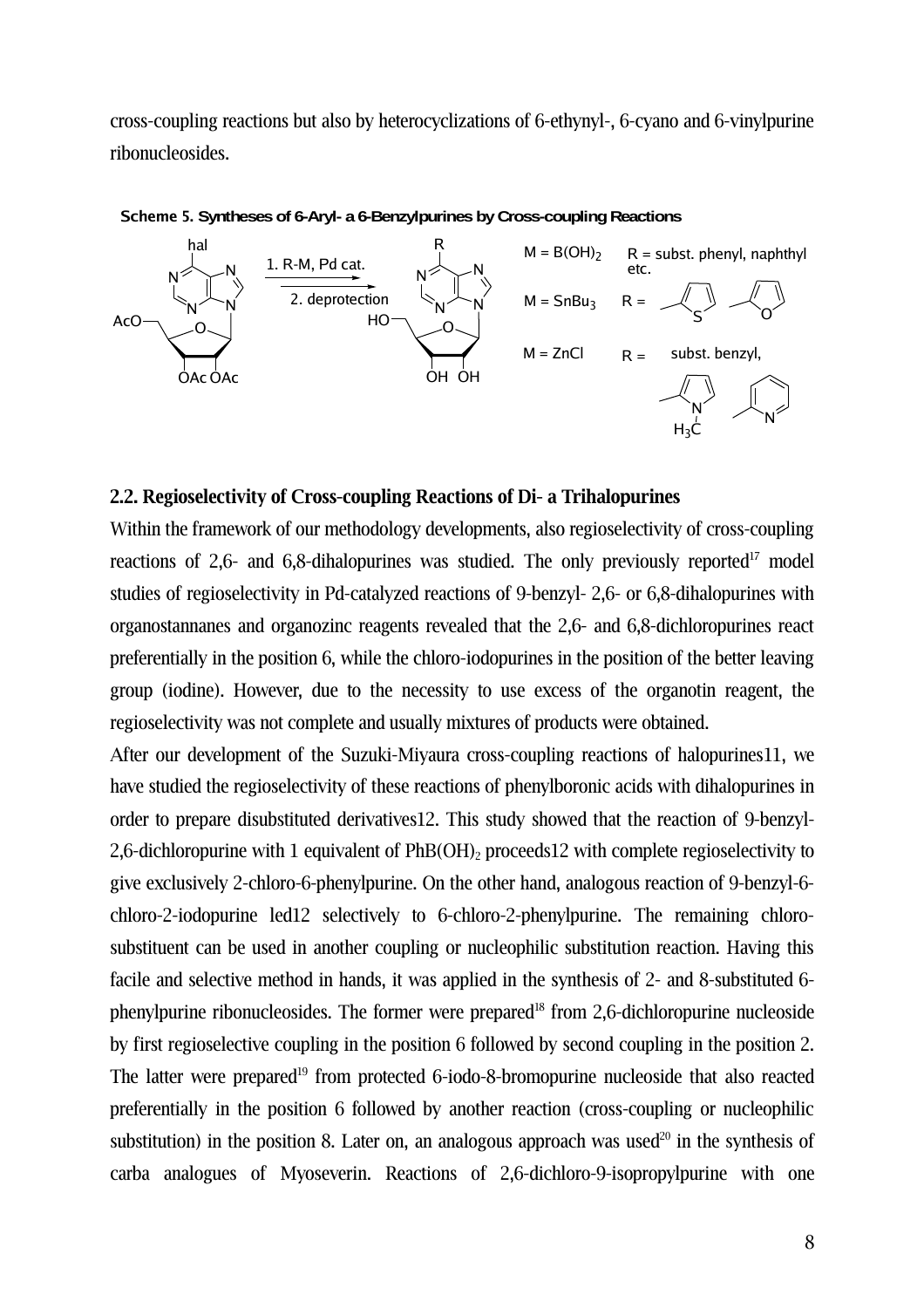equivalent of 4-methoxyphenylboronic acid or 4-methoxybenzylzinc chloride proceeded in the position 6 and were followed by another reaction in the position 2.



**Scheme 6. Regioselectivityof Cross-couplingReactionsof Di- aTrihalopurines**

Recently, a new Fe-catalyzed cross-coupling of alkylmagnesium halides has been developed<sup>[21](#page-19-5)</sup> and turned out to be a suitable method for the introduction of alkyl substituents. Therefore, we have also studied its regioselectivity in purines in order to prepare substituted derivatives of biologically active 6-methylpurines. Reactions of 2,6-dichloropurines with one equivalent of MeMgCl in presence of Fe(acac)<sub>3</sub> gave<sup>[22](#page-19-6)</sup> selectively 2-chloro-6-methylpurines. On the other hand, the same reaction with trimethylaluminium under Pd-catalysis gave 2,6-dimethylprurines. This reaction was very recently used<sup>[23](#page-19-7)</sup> in the synthesis of highly methylated purines and purinium salts as analogues of Heteromines.

Then we have studied regioselectivity of cross-coupling reactions in 6,8-dichloro-9-THPpurine [24](#page-19-4) . In this case an interesting dichotomy has been found. While the Suzuki-Miyaura reaction with phenylboronic acid proceeded[24](#page-19-4) as expected in the position 6, the Fe-catalyzed reaction with methylmagnesium chloride occure[d24](#page-19-4) in the position 8. In the both types of intermediates, the remaining chlorine was displaced by C-substituent via another cross-coupling or by O- or N-substituent via nucleoplilic substitution to get a series of 6,8-disubstituted purine bases after deprotection. Analogous reactions of 2,6,8-trichloro-9-THP-purine were<sup>[25](#page-19-8)</sup> of only limited selectivity and gave separable mixtures of mono-, di- and trisubstituted derivatives that were used in further modifications to finally get 2,6,8-trisubstituted purines.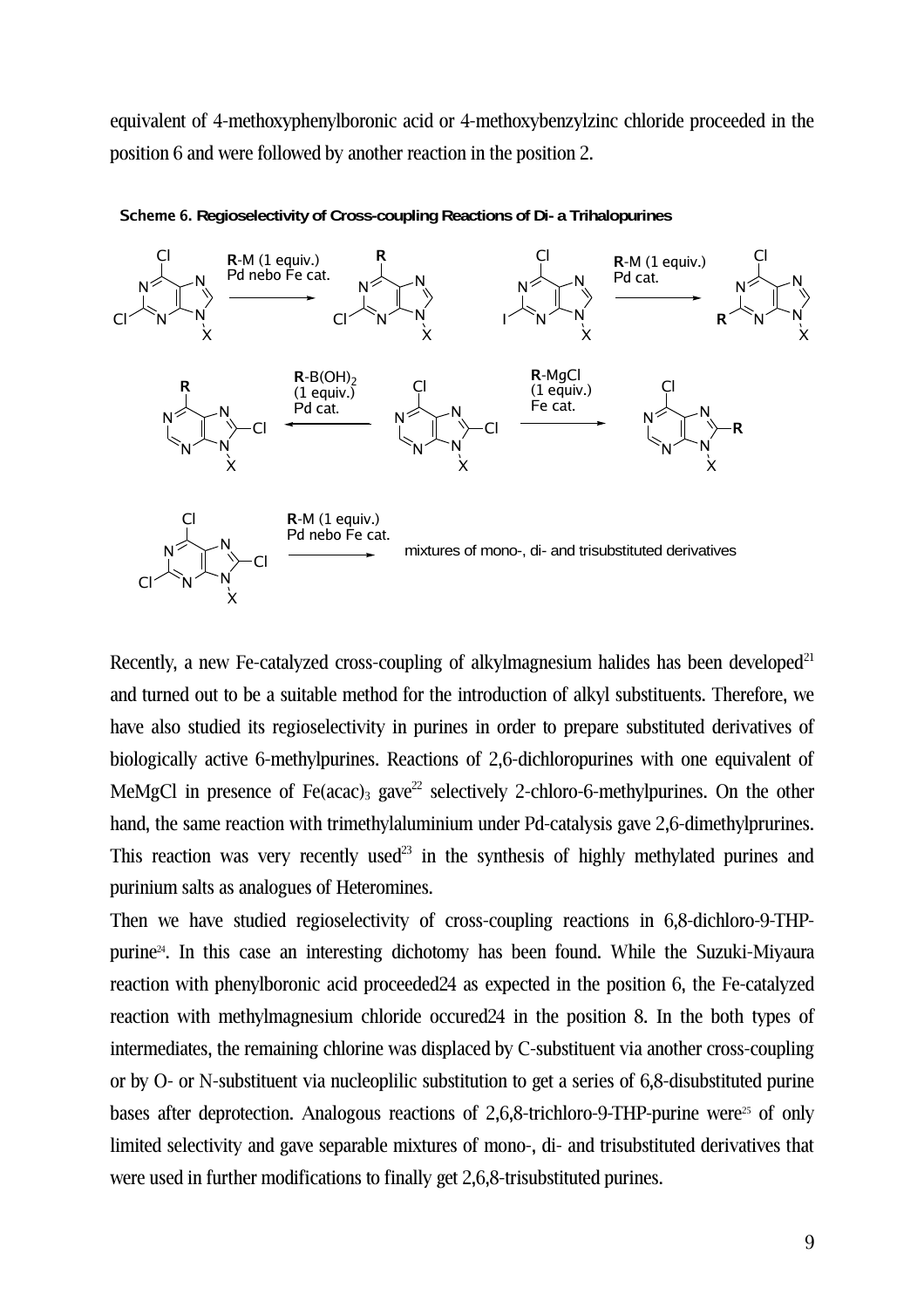#### **Chart 2: Typical Examples of Di- and Trisubstituted Purines Prepared:**



In conclusion, cross-coupling reactions of dihalopurines with organometallic reagents proceed with good regioselectivity and are applicable in the synthesis of disubstituted purine bases and nucleosides (Chart 2). On the other hand, the reactions of 2,6,8-trichloropurines are much less selective and therefore an alternative approach to the synthesis of trisubstituted purines based on a combination of cross-coupling reactions and C-H activation is under development in our group.

#### **2.3. Cross-coupling Reactions of Halopurines with Functionalized Organometallics**

Most of the previously described methods of cross-coupling reactions were only applicable for the synthesis of simple unfunctionalized alkyl, alkenyl, alkynyl or aryl substituents. However, in order to facilitate selective interactions with active sites of enzymes or receptors, purine derivatives bearing functionalized C-substituents (containing e.g. hydroxy, amino or carboxy groups) would be extremely attractive. Cross-coupling reactions of functionalized organometallics were quite rare in the past and now are of eminent interest of many laboratories. The problem is that these groups are quite polar and contain acidic hydrogens incompatible with highly reactive organometallics. Therefore the functionality must be protected by a suitable protecting group which must be easily introduced, survive the conditions of the cross-coupling reactions, and be easily cleavable at the end of the synthesis under mild conditions in order to prevent degradation of the relatively labile nucleosidic systems.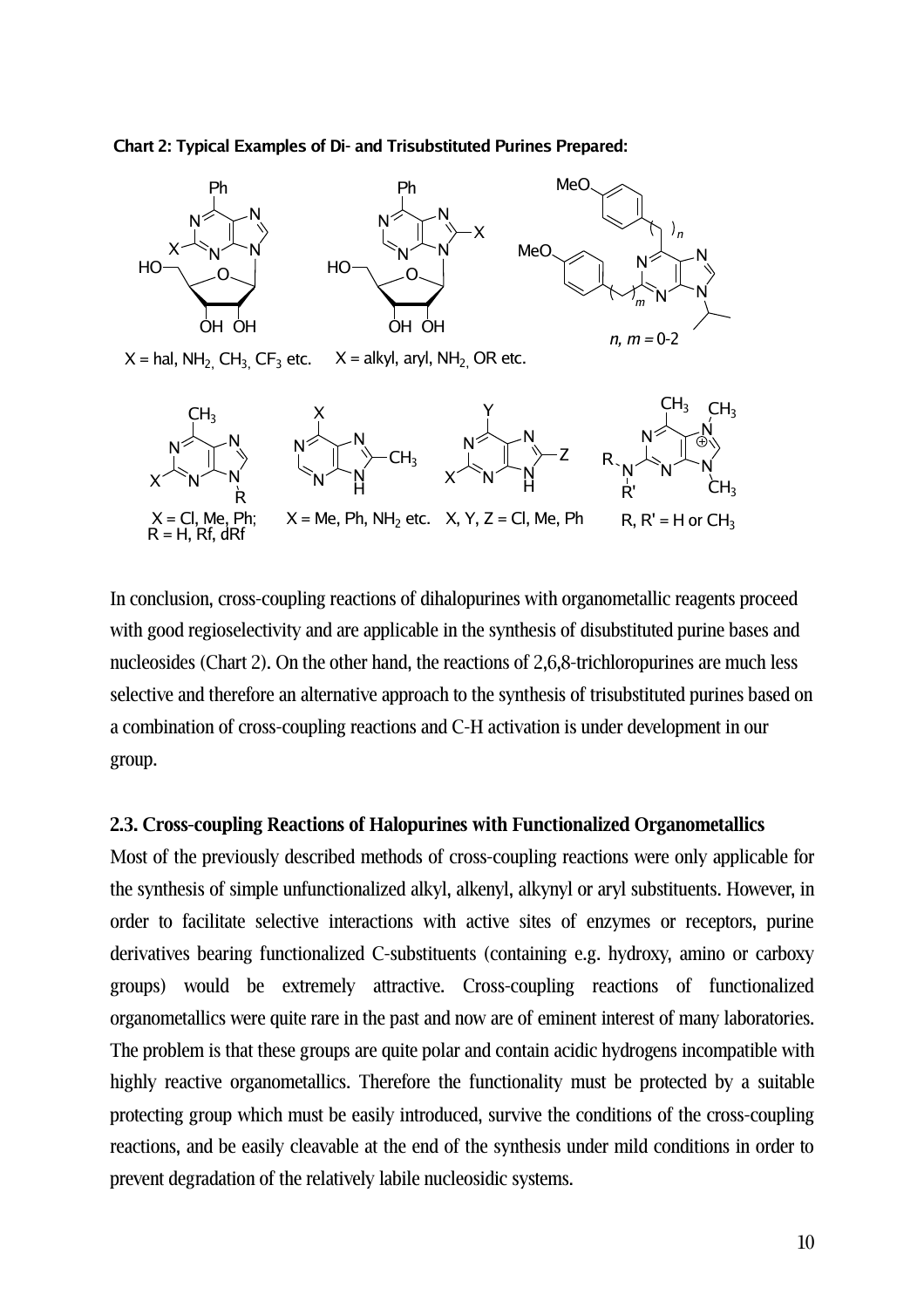#### **Scheme 7. Hydroxymethylation and Further Transformations**



Thus our current efforts are strongly focused on the development of novel methodologies of cross-coupling reactions of halopurines with protected functionalized organometallics and on further transformations of the functional groups. An entry into the field of purines bearing functionalized C-substituents in position 6 is undoubtedly introduction of a hydroxymethyl group that is interesting itself and also suitable for further transformations. Thus a new method for cross-coupling hydroxymethylation of 6-chloro- or 6-iodopurines was developed. The reactions of the halopurines with acyloxymethytlzinc iodides (available by zincations of iodomethyl esters) catalyzed by  $[Pd(PPh_3)_4]$  at room temperature generally gave<sup>[26](#page-19-10)</sup> the coresponding 6-(acyloxymethyl)purines in very high yields. Mild deprotection of these intermediates under basic conditions afforded the desired 6-(hydroxymethyl)purines. The method was also applied<sup>[27](#page-19-11)</sup> in the synthesis of 2-aminopurine derivatives (an amidine protection for NH<sup>2</sup> group was used) and regioselective hydroxymethylation of 2,6-dihalopurines. In order to further transform the hydroxy group, we needed sugar protected nucleosides with free hydroxymethyl group on purine. These intermediates were prepared<sup>[28](#page-19-9)</sup> by selective deacetylation of 6-(acetyloxymethyl)purine nucleosides bearing toluoyl groups on the glycon part making use of aqueous ammonia in presence of  $ZnCl<sub>2</sub>$ . The sugar-protected 6-(hydroxymethyl)purine nucleosides were converted[28](#page-19-9) to 6-(fluoromethyl)purines either by a single-step deoxyfluorination using DeoxoFluor reagent (moderate yields of ca 46-49%) or by a three-step sequence consisting in mesylation, Finkelstein reaction to 6-iodomethylpurines followed by nucleophilic substitution with AgF (total yields of 66-72% over three steps). A mild and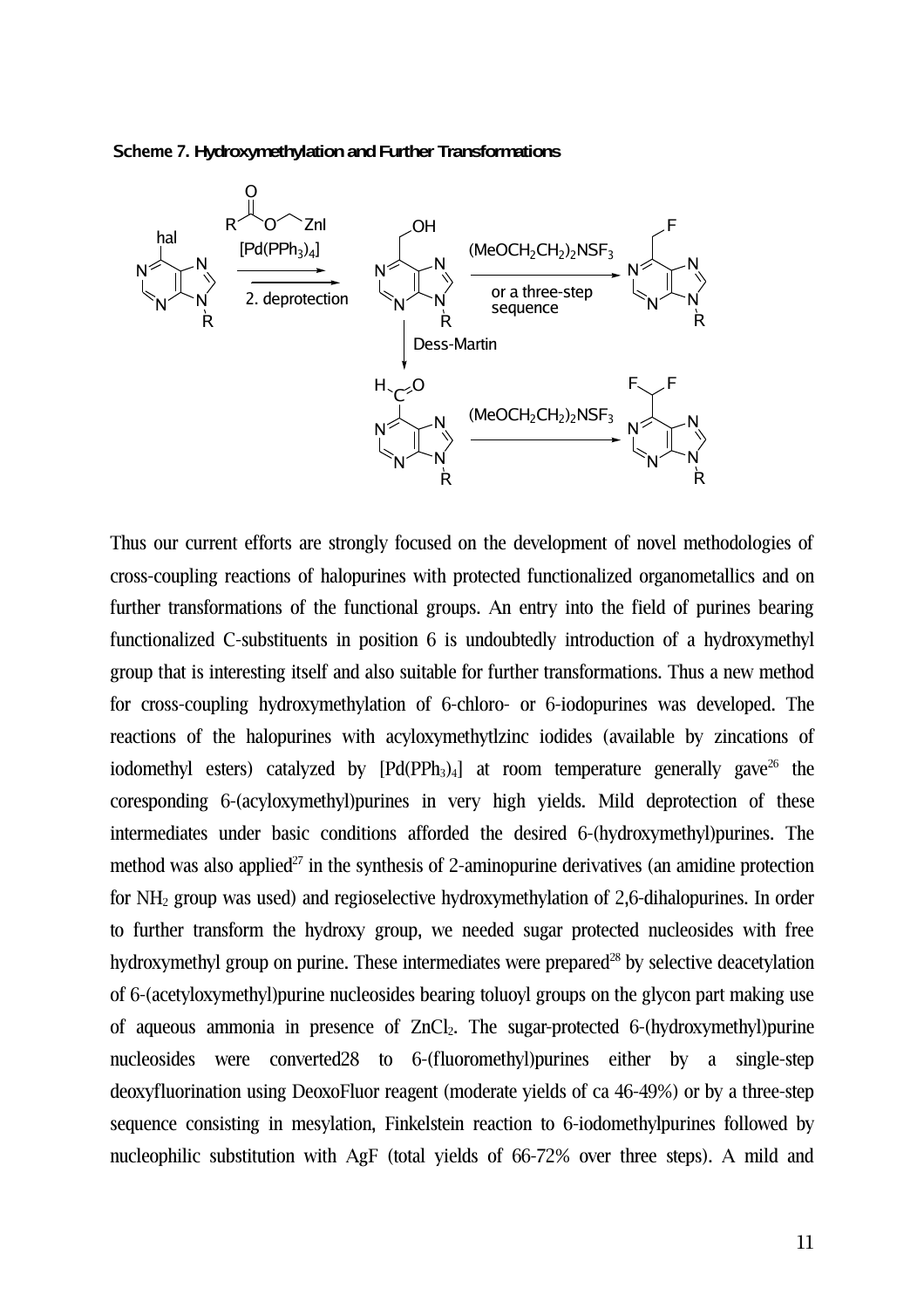efficient oxidation of the 6-(hydroxymethyl)purines to 6-formylpurines was achieved making use of Dess-Martin periodinane reagent and the subsequent deoxofluorination of the aldehyde by DeoxoFluor gave 6-(difluoromethyl)purines in acceptable yields<sup>[29](#page-19-13)</sup>.



**Scheme 8. Synthesis of Purinyl Amino Acids** 

Another type of purines bearing functionalized C-substituents under study were C-C conjugates of purines and amino acids. Such compounds could in principle inteact both with binding sites for nucleosides and with binding sites for amino acids and also they are a promising scaffold for the construction of stable bioconjugates of oligonucleotides (or nucleic acids) with peptides (or proteins). The first type of amino acid moiety we have tried to attach to purine was glycine. Thus Pd-catalyzed -arylations of (difenylmethyliden)glycinate by 6-iodopurines gave the desired protected (purine-6-yl)glycine. However, any attempts to cleave the protecting groups under diverse conditions lead<sup>[30](#page-19-14)</sup> to the destruction of the amino acid skeleton (deamination and/or decarboxylation). Therefore, we have turned our attention to other two types of amino acids: alanines and phenylalanines (Scheme 8). (Purin-6-yl)alanines were efficiently prepared<sup>[31](#page-19-15)</sup> by Pdcatalyzed cross-coupling reactions of 6-iodopurines with protected iodozincalanines followed by a two-step deprotection. In this case there was no racemization of the amino acid moiety during the generation of the organozinc, cross-coupling and deprotection. On the other hand, the corresponding phenylalanines were prepared by two alternative methods<sup>[32](#page-19-12)</sup>. Cross-coupling reactions of 6-halopurines with 4-boronophenylalanine proceeded[32](#page-19-12) very well and also the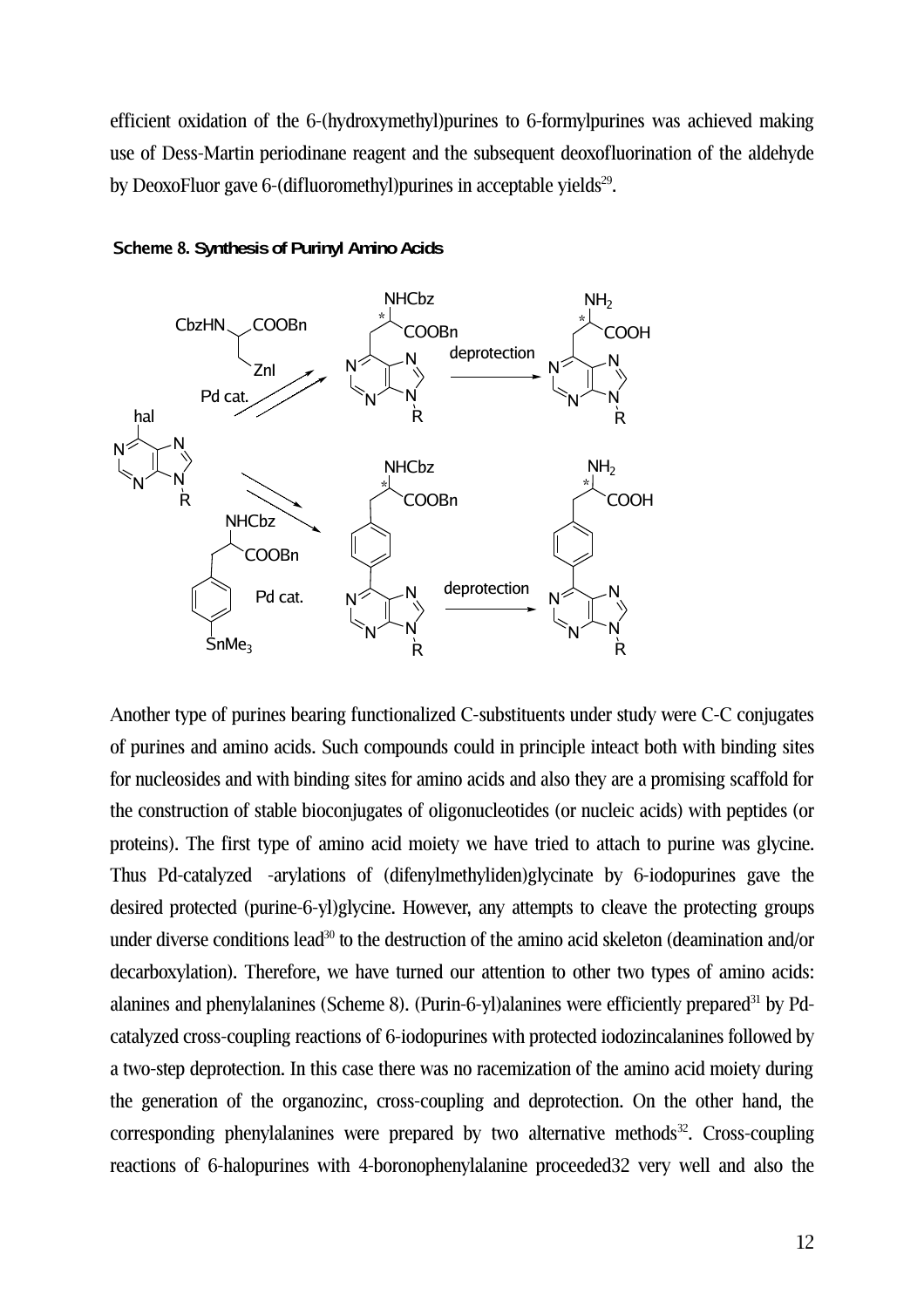deprotection was achieved under relatively mild conditions. However, the diastereomeric purity of the final products in nucleoside series was only ca. 80% indicating that a partial racemization/epimerization occurred during the synthesis. Therefore, we have elaborated an alternative method consisting in the cross-coupling reactions of analogous (trimethylstannyl)phenylalanines. Also in this case, suitable reactions conditions and catalytic system giving good yields of the desired products were foun[d32](#page-19-12) and, fortunately, the final products were optically and/or diastereomerically pure compounds. Later on, we have succeeded in the preparation of (adenosin-8-yl)phenylananines [33](#page-19-16) by the cross-coupling reactions of unprotected 4-boronophenylalanine with unprotected 8-bromoadenosine nucleosides and nucleotides in aqueous solutions under conventional heating or under microwave conditions.

## **2.4. Syntheses of Covalent Analogues of Base-Pairs**

Conjugates of two or three purine and/or pyrimidine bases connected by all-carbon linkers of diverse length and configuration were designed as covalent analogues of base-pairs. Such compounds themselves may intercalate to DNA, if incorporated into an oligonucleotide, they could be complementary to abasic sites of damaged DNA, and if incorporated to duplex, they should form permanent cross-links. Synthesis of these compounds (Scheme 9) was based on the Sonogashira cross-coupling reactions of 6-halo- and 6-ethynylpurines and/or 5-iodo- a 5- ethynylpyrimidines<sup>[34](#page-19-17)[,35](#page-19-18)</sup>, the Stille cross-coupling reactions<sup>[36](#page-19-19)</sup> of 6-chloropurines or 5-iodopyrimidines with phenylenebis(stannanes) and on Ni-catalyzed cyclotrimerizations<sup>[37,](#page-19-20)[38](#page-19-21)</sup> of ethynylnucleobases. Later on, optimalization of the conditions and variations of orthogonal protecting groups enabled us to apply this methodology also to the corresponding nucleoside derivatives of bis(purin-6-yl)acetylenes and -diacetylenes<sup>[39](#page-19-22)</sup>.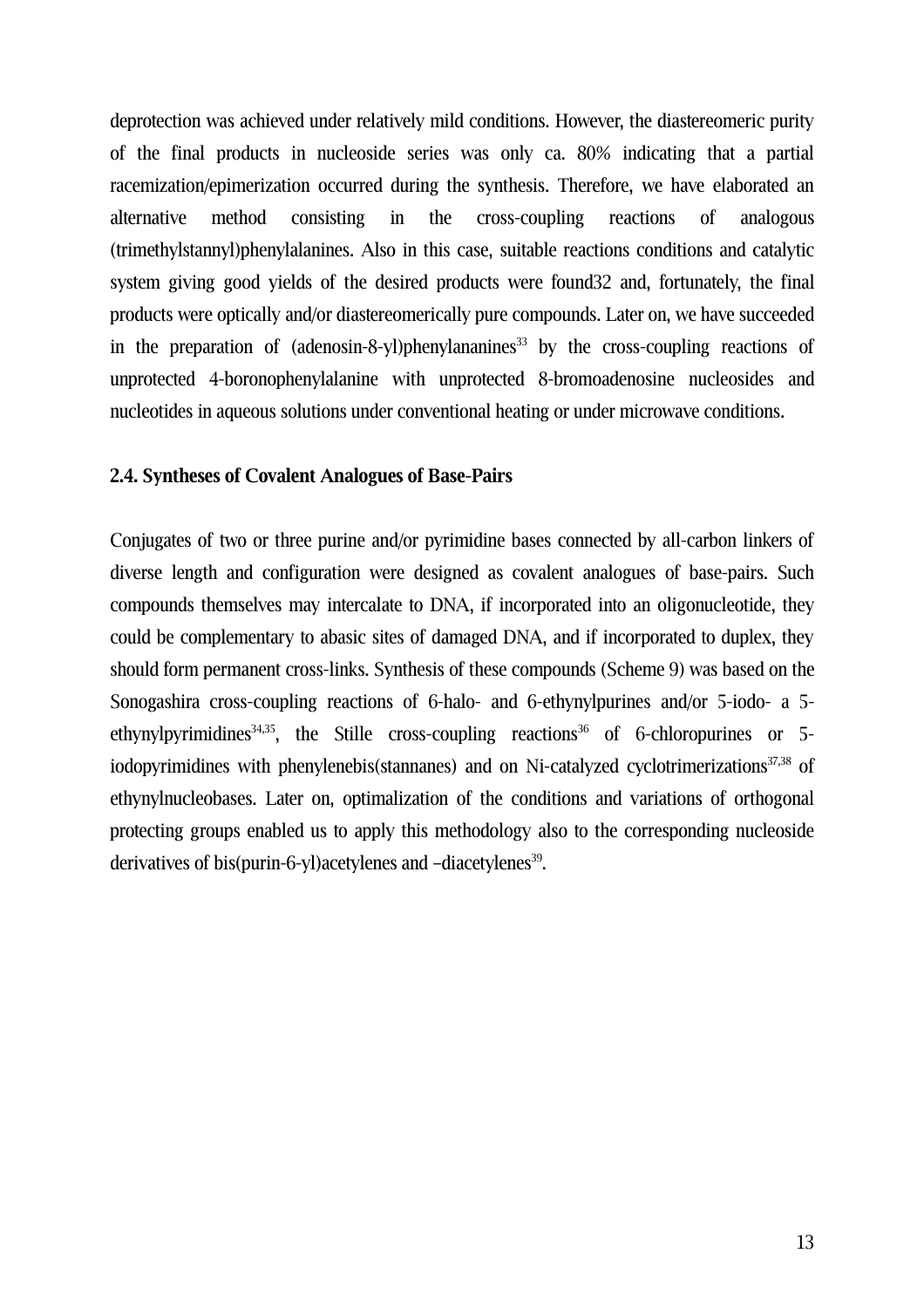

## **Scheme 9. Synthesis of Covalent Analogues of Base-Pairs and Triplets**

# **2.5. Syntheses of Purine Derivatives for Applications in Medicinal Chemistry, Chemical Biology and Bioanalysis**

## 2.5.1. Syntheses and Biological Activity of Purine Bases and Nucleosides

All newly developed methodologies (as well as some adapted known ones) are applied in the syntheses of series of novel modified purine bases and nucleosides for biological activity screening. Suitable protecting groups were found both for nucleobases and for nucleosides (Scheme 10). For the synthesis of purine bases we use 9-(tetrahydropyran-2-yl) protected halopurine derivatives cleavable by acidic cation exchanger in methanol. Acyl protection (acetyl, benzoyl or 4-toluoyl) of the glycon part is used in the synthesis of nucleosides. These groups are easily removable under very mild conditions by a catalytic amount of NaOMe in methanol (acid labile groups are not suitable in such cases due to very limited stability of nucleosidic systems under acidic conditions).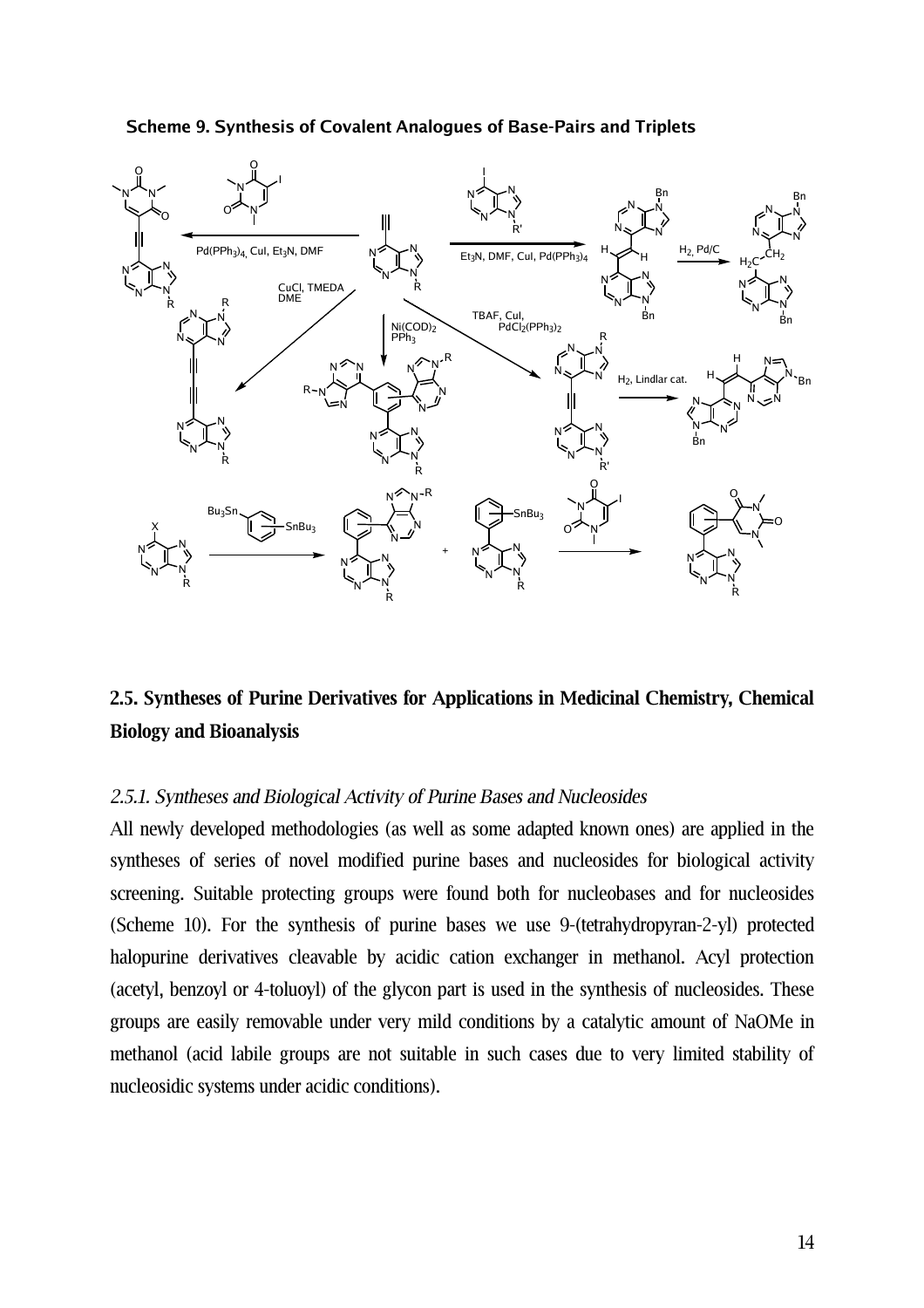**Scheme 10. ProtectingGroupsfor Cross-couplingReactionsof Purines andNucleosides**



Large series (hundreds) of modified nucleobases and nucleosides were prepared in our laboratory during the last 8 years and all of them were screened for biological activity. Cytostatic activity (inhibition of cell-culture growth) was studied in collaboration with Dr. I. Votruba (IOCB) on the following cell-lines of leukemias and tumors: (HeLa S3, L1210, CCRF-CEM a HL-60). Antiviral activity screening (in particular Hepatitis C virus) was studied was in collaboration with Pharmasset, Inc. (Alabama). Dr. Votruba also studied inhibition of adenosine deaminase (ADA).

By the systematic screening of our compounds several new types of biologically active purines and nucleosides have been discovered (Chart 3). The first and most important lead structures were 6-(4-substituted phenyl)purine ribonucleoside[s14](#page-18-13) showing very promising cytostatic effects (IC<sub>50</sub> = 0.1-10  $\mu$ M). Later on, also 6-hetaryl- and some 6-benzylpurine ribonucleosides[15](#page-18-14) were found to possess cytostatic activity in similar level. The structure of these nucleosides was then further modified to many types of derivatives and analogues, however, all the additional modifications on the glycon part (deoxyribonucleosides, acyclic analogues) or on the purine moiety (additional substituent in position 2 or 8) resulted in entirely inactive compounds. Therefore, the pharmacophor necessary for the cytostatic effect of this class of compounds could be formulated as purine ribonucleosides bearing either a 4-substituted phenyl or a small 6 or 5-membered heterocyclic ring in the position 6. Quite recently, we have also found that a subclass of these compounds (purine ribonucleosides bearing 5-membered heterocycles in position 6) exhibit a very high antiviral activity against HCV virus in the replicon assay ( $EC_{90}$  = 0.1-1 µM). This class of compounds is still extensively studied in order to find a mechanism of action and even more active compounds suitable for preclinical studies.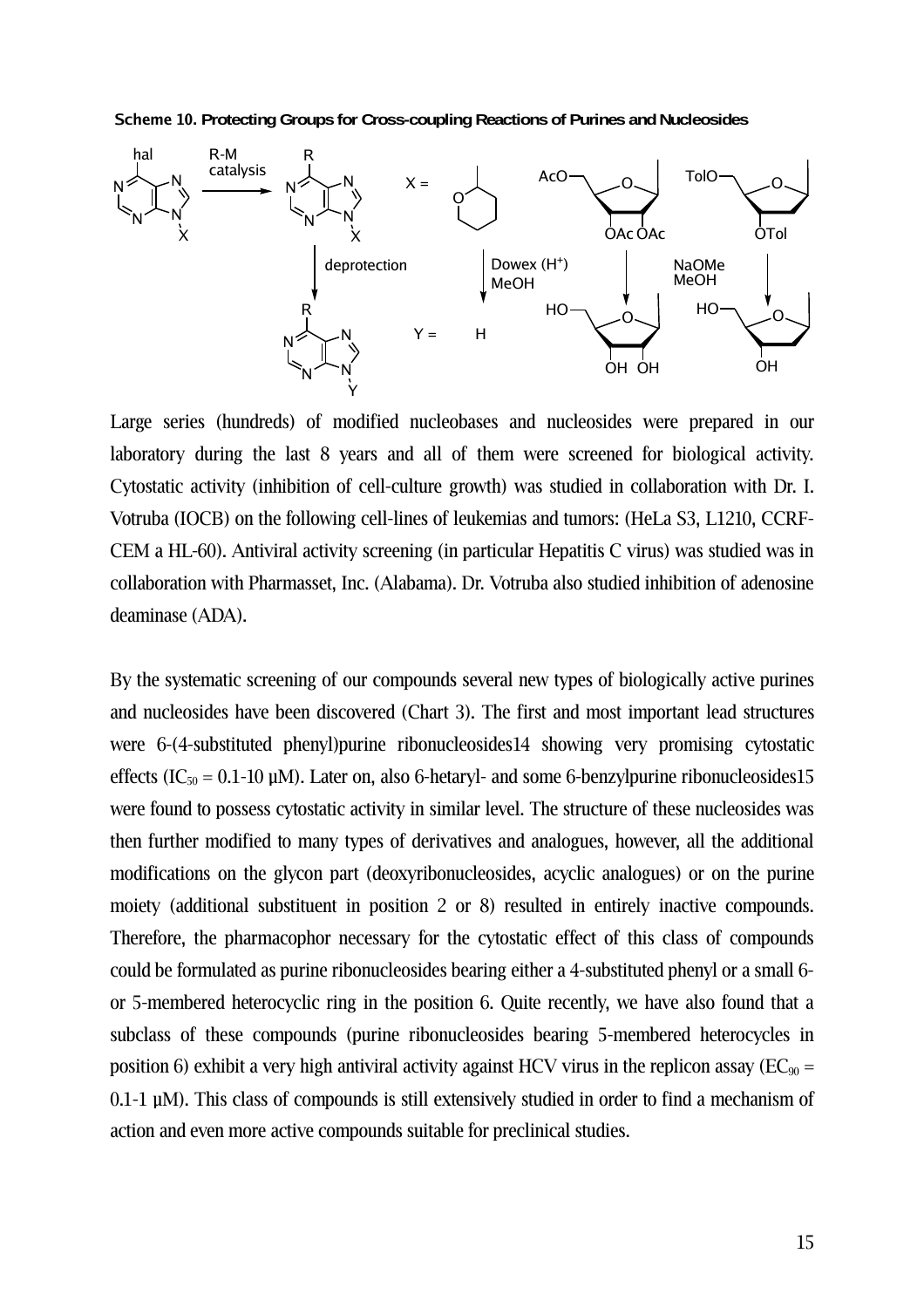



Purine ribonucleosides bearing a substituted methyl group in position 6 were found to be another important class of biologically active compounds. 6-(Hydroxymethyl)-9-( -Dribofuranosyl)purine $26^{27}$  $26^{27}$  $26^{27}$  exerts very high cytostatic activity (IC<sub>50</sub> = 0.01-0.1 µM) against leukemia cell lines and moderate inhibition of adenosine deaminase. On the other hand 6- (trifluoromethyl)purin[e8](#page-18-7), 6-(fluoromethyl)purin[e28](#page-19-9) and 6-(difluoromethyl)purine[29](#page-19-13)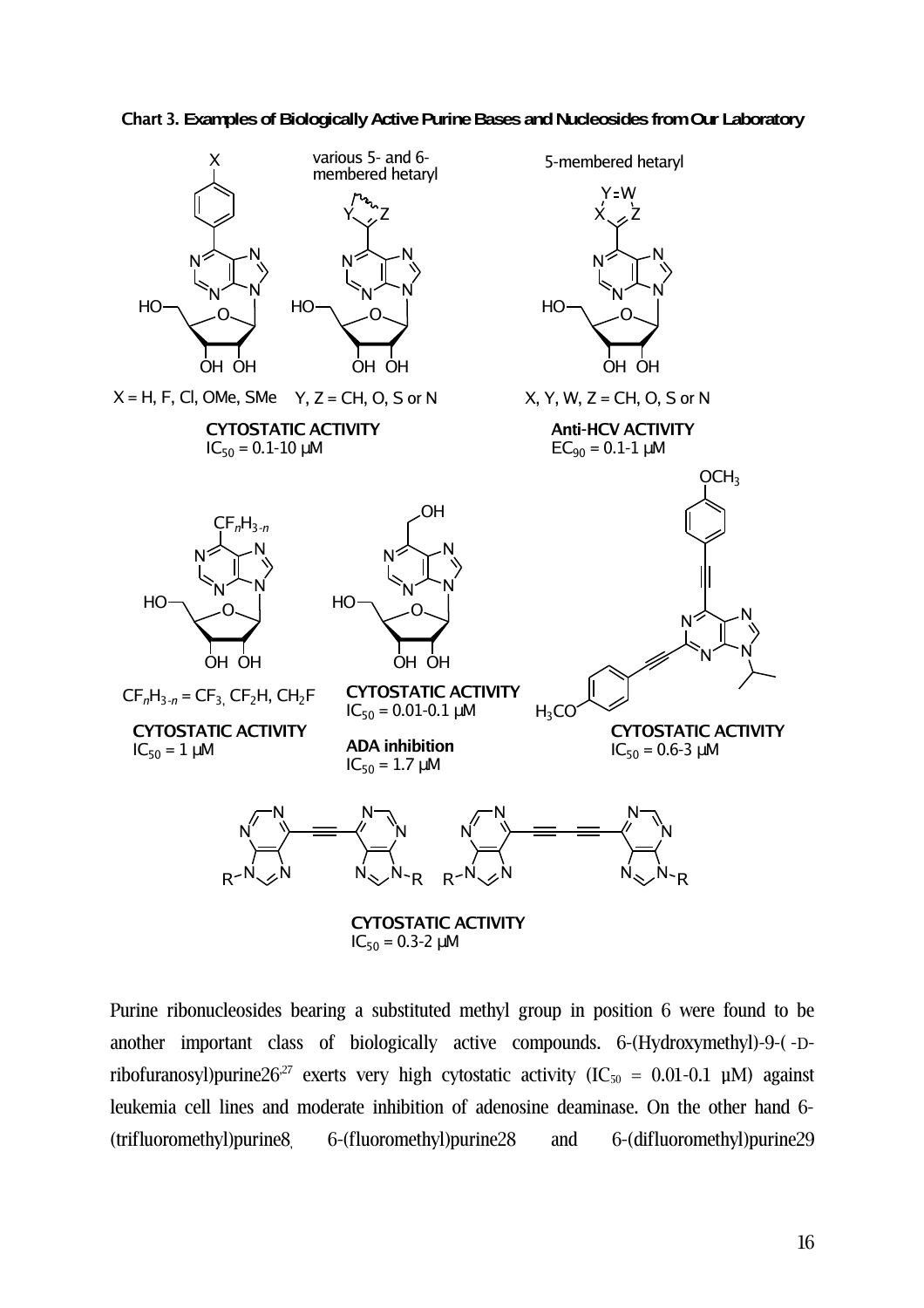ribonucleosides showed somewhat lower cytostatic effect (IC<sub>50</sub> = ca. 1 µM) and did not inhibit ADA.

From substituted purine bases, interesting cytostatic activity was found in 2,6-bis(4 methoxyphenylethynyl)-9-isopropylpurin[e20,](#page-19-3) 9-benzyl-2-ferrocenylethynyladenine<sup>[40](#page-19-23)</sup> and bis(purin-6-yl)acetylenes and -diacetylene[s34](#page-19-17)<sup>[39](#page-19-22)</sup>.

## 2.5.2. Syntheses of Purines for Applications in Chemical Biology and Bioanalysis

Several modified purine nucleosides bearing hydrophobic substituents (methyl, fluoromethyl, trifluoromethyl) in position 6 were phosphorylated and the triphosphates are currently under study as substrates for DNA polymerases by Prof. R. D. Kuchta (University of Colorado) in order to find new base pairs suitable for extension of the genetic alphabet. This project now continues by the studies of very simple model phenyl or pyridyl C-nucleosides.

Another direction of our current efforts targets to applications in bioanalysis. The goal is the construction of oligonucleotide probes bearing electroactive metal complexes connected to position 8 of purine bases via a conjugate linker. At first we have studied adenines bearing ferrocenylethynyl group as model compounds (Scheme 11) [40](#page-19-23). Their electrochemical behavior was promising but we were unable to incorporate them into oligonucleotides due to limited stability of ferrocene to oxidation. Therefore, we are now preparing analogous building blocks containing metal complexes of bipyridine or phenanthroline.



#### **Scheme 11. Synthesis of Purines Bearing Electrochemical Markers**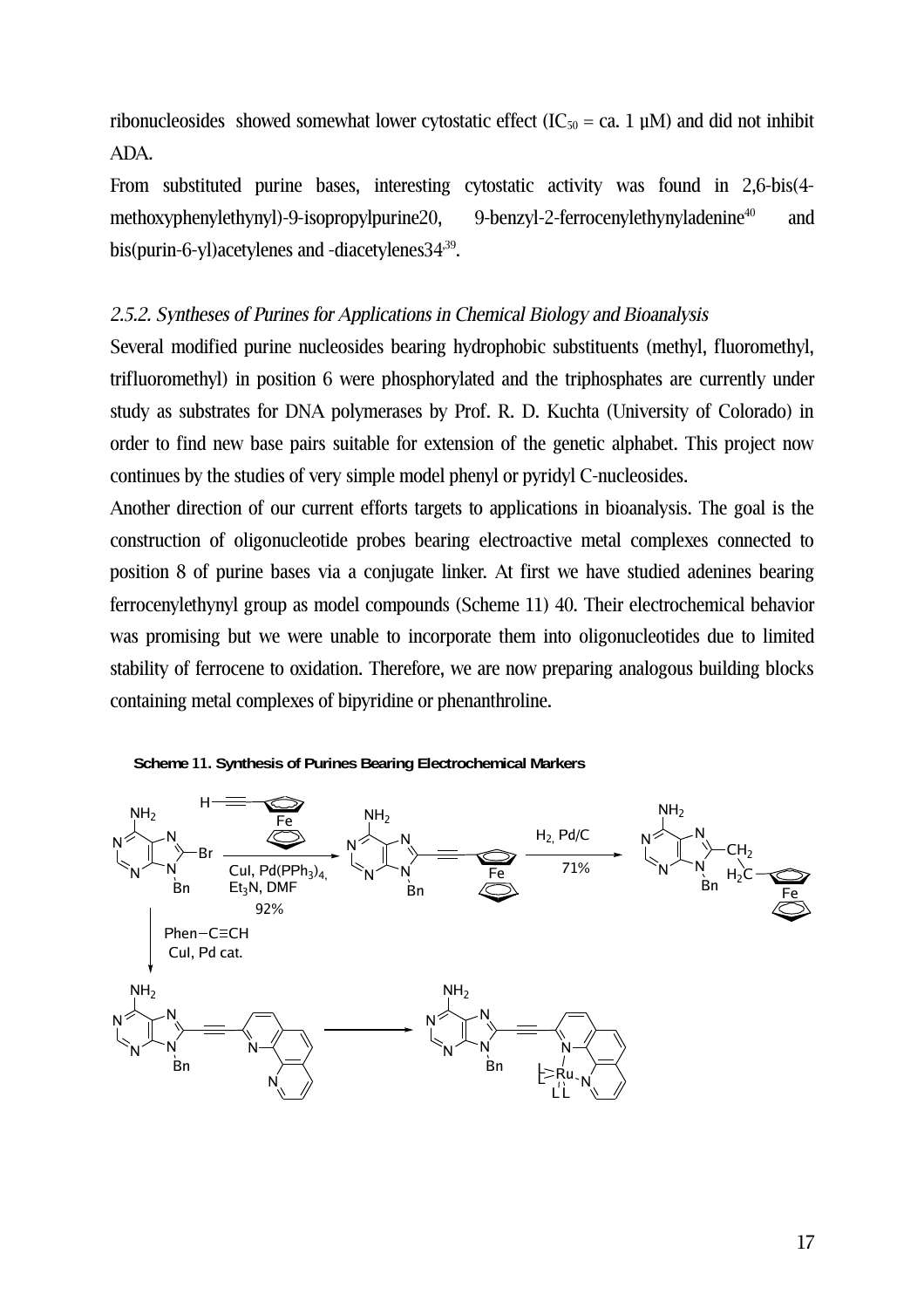#### **3. CONCLUSIONS**

This DSc. thesis consists of a collection of 32 papers covering our results in the development of cross-coupling methodology and of its applications in synthesis of novel modified purine bases and nucleosides for biological activity screening and applications in chemical biology and bioanalysis. During the last ca. 8 years we have prepared hundreds of new purine bases, nucleosides and base-pair analogues and discovered several types of promising biologically active compounds. Purine ribonucleosides bearing aromatic or hetaryl group were found to possess strong cytostatic effect and 6-hetarylpurine nucleosides also anti-HCV activity. Also hydroxymethyl and several fluoromethylpurine nucleosides showed interesting cytostatic activity. Further interdisciplinary studies are now under way searching for other novel types of biologically active compounds. Several types of our compounds are now also applied in chemical biology and bioanalysis.

Papers composing this thesis have acquired significant citation impact (nearly 300 independent citations). The projects have attracted a lot of collaborations with academic institutions (e.g. University of Utah, University of Colorado at Boulder, Technische Univesität München, BFU Brno etc.) and with chemical and pharmaceutical industry (financial support and collaboration from Sumitomo Chemical Inc., Osaka, Japan; collaboration with Pharmasset, Inc., Tucker AL, U. S. A.). The methodology of the cross-coupling reactions on purines and nucleosides is now widely used in many laboratories and also the new cytostatic and antiviral compounds are inspiring further design of new compounds with potential biological activity. The quality and impact of the results was also acknowledged by several invitations to give plenary lectures at important international conferences (e.g., Gordon Research Conference on Purines, Pyrimidines and Related Substances, Newport, U. S. A., 2003; 2nd Nucleic Acid Chemical Biology (NACB) Symposium, Odense, Denmark, 2005; 4th International Symposium on Nucleic Acids Chemistry, Fukuoka, Japan 2005, etc.).

#### **4. REFERENCES**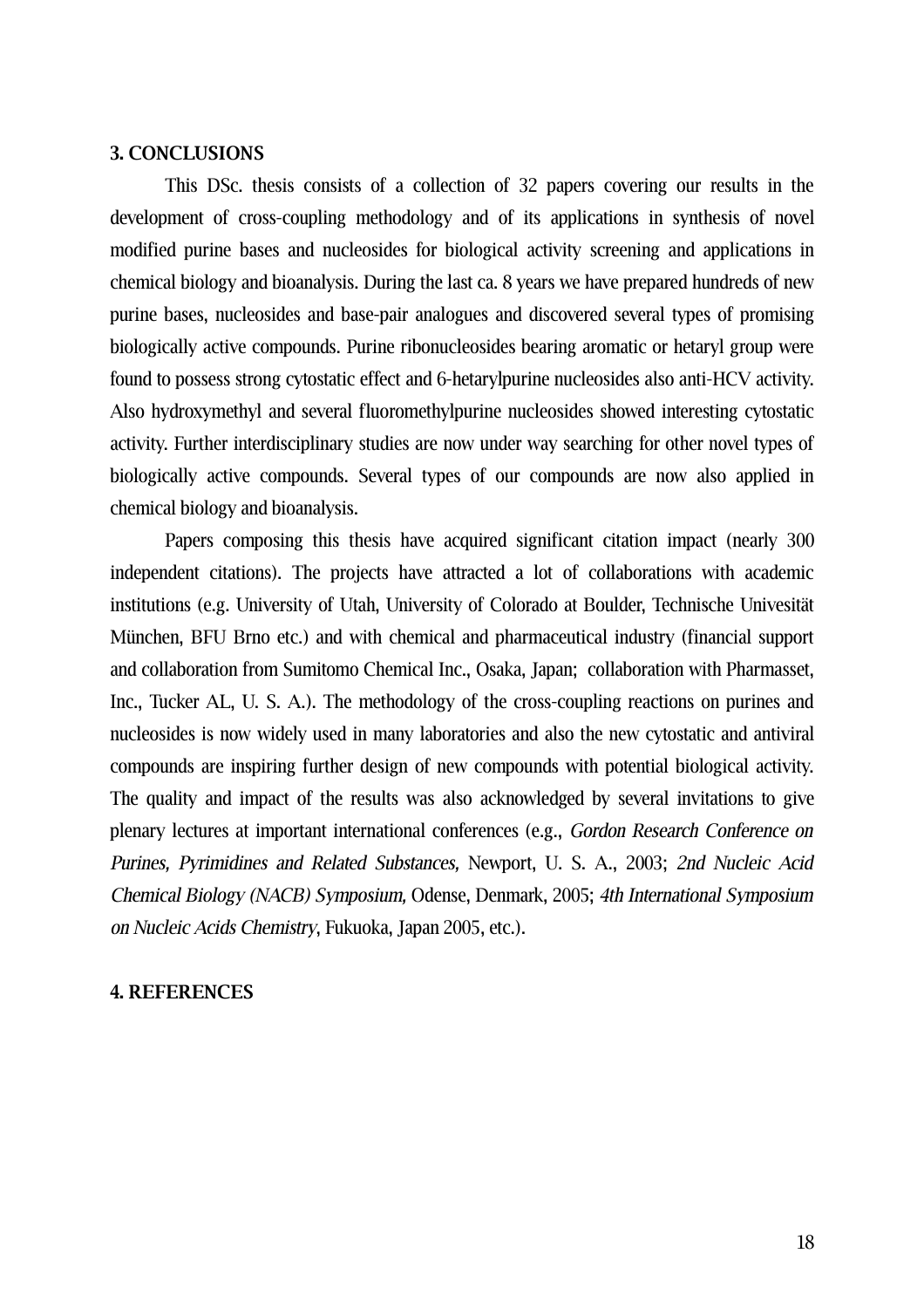- <span id="page-18-0"></span><sup>1</sup> Examples: (a) Nair, V.; Chamberlain, S. D. J. Am. Chem. Soc. **1985**, 107, 2183-2185. (b) Nair, V.; Chamberlain, S. D. J. Org. Chem. **1985**, 50, 5069-5070.
- <span id="page-18-1"></span><sup>2</sup> Examples: (a) Yamane, A.; Matsuda, A.; Ueda, T. Chem. Pharm. Bull. **1980**, 28, 150-156. (b) Hamamichi, N.; Miyasaka, T. J. Heterocycl. Chem. **1990**, 27, 2011-2015. (c) Hamamichi, N.; Miyasaka, T. Chem. Pharm. Bull. **1992**, 40, 843-845.
- <span id="page-18-2"></span><sup>3</sup> Examples: (a) Kumamoto, H.; Tanaka, H.; Tsukioka, R.; Ishida, Y.; Nakamura, A.; Kimura, S.; Hayakawa, H.; Kato, K.; Miyasaka, T. J. Org. Chem. **1999**, 62, 7773-7780. (b) Tobrman, T.; Dvořák; D. Org. Lett. **2003**, 5, 4289-4291.
- <span id="page-18-3"></span><sup>4</sup> Diederich F., Stang P. J. (Eds): *Metal-Catalyzed Cross-Coupling Reactions*, Wiley, New York **1998**.
- <span id="page-18-4"></span><sup>5</sup> Hocek, M. Eur. J. Org. Chem. **2003**, 245-254.
- <span id="page-18-5"></span><sup>6</sup> Examples: (a) Bergstrom, D. E.; Reddy, P. A. Tetrahedron Lett. **1982**, 23, 4191-4194. (b) Sugimura, H.; Takei, H. Bull. Chem. Soc. Jpn. **1985**, 58, 664-666. (c) Nair, V.; Turner, G. A.; Chamberlain, S. D. J. Am. Chem. Soc. **1987**, 109, 7223-7224. (d) Nair, V.; Buenger, G. S. J. Am. Chem. Soc. **1989**, 111, 8502-8504. (e) Nair, V.; Purdy, D. F. Tetrahedron **1991**, 47365- 382. (f) Mamos, P.; Van Aerschot, A. A.; Weyns, N. J.; Herdewijn, P. A. Tetrahedron Lett. **1992**, 33, 2413-2416. (g) Van Aerschot, A. A.; Mamos, P.; Weyns, N. J.; Ikeda, S.; De Clercq, E.; Herdewijn, P. J. Med. Chem. **1993**, 36, 2938-2942.
- <span id="page-18-6"></span>7 (a) Gundersen, L. L.; Langli, G.; Rise, F. Tetrahedron Lett. **1995**, 36, 1945-1948. (b) Gundersen, L. L.; Bakkestuen, A. K.; Aasen, A. J.;  $\varnothing$  veras, H.; Rise, F. Tetrahedron **1994**, 50, 9743-9756.
- <span id="page-18-7"></span><sup>8</sup> Hocek, M.; Holý, A. Collect. Czech. Chem. Commun. **1999**, 64, 229-241.
- <span id="page-18-8"></span><sup>9</sup> Česnek, M; Hocek, M.; Holý, A. Collect. Czech. Chem. Commun. **2000**, 65, 1357-1373.
- <span id="page-18-9"></span><sup>10</sup> Hocková, D.; Hocek, M.; Dvořáková, H.; Votruba, I. Tetrahedron **1999**, 55, 11109-11118.
- <span id="page-18-10"></span><sup>11</sup> Havelková, M.; Hocek, M.; Česnek, M.; Dvořák, D. Synlett **1999**, 1145-1147.
- <span id="page-18-11"></span><sup>12</sup> Havelková, M.; Dvořák, D.; Hocek, M. Synthesis **2001**, 1704-1710.
- <span id="page-18-12"></span><sup>13</sup> Hocek, M.; Holý, A.; Votruba, I.; Dvořáková, H. Collect. Czech. Chem. Commun. **2000**, 65, 1683-1697.
- <span id="page-18-13"></span><sup>14</sup> Hocek, M.; Holý, A.; Votruba, I.; Dvořáková, H. J. Med. Chem. **2000**, 43, 1817-1825.
- <span id="page-18-14"></span><sup>15</sup> Hocek, M.; Holý, A.; Votruba, I.; Dvořáková, H. Collect. Czech. Chem. Commun. **2001**, 66, 483-499.
- <span id="page-18-15"></span><sup>16</sup> Hocek, M.; Nauš, P.; Pohl, R.; Votruba, I.; Furman, P. A.; Tharnish, P. M.; Otto, M. J. *J. Med.* Chem. **2005**, 48, 5869-5873.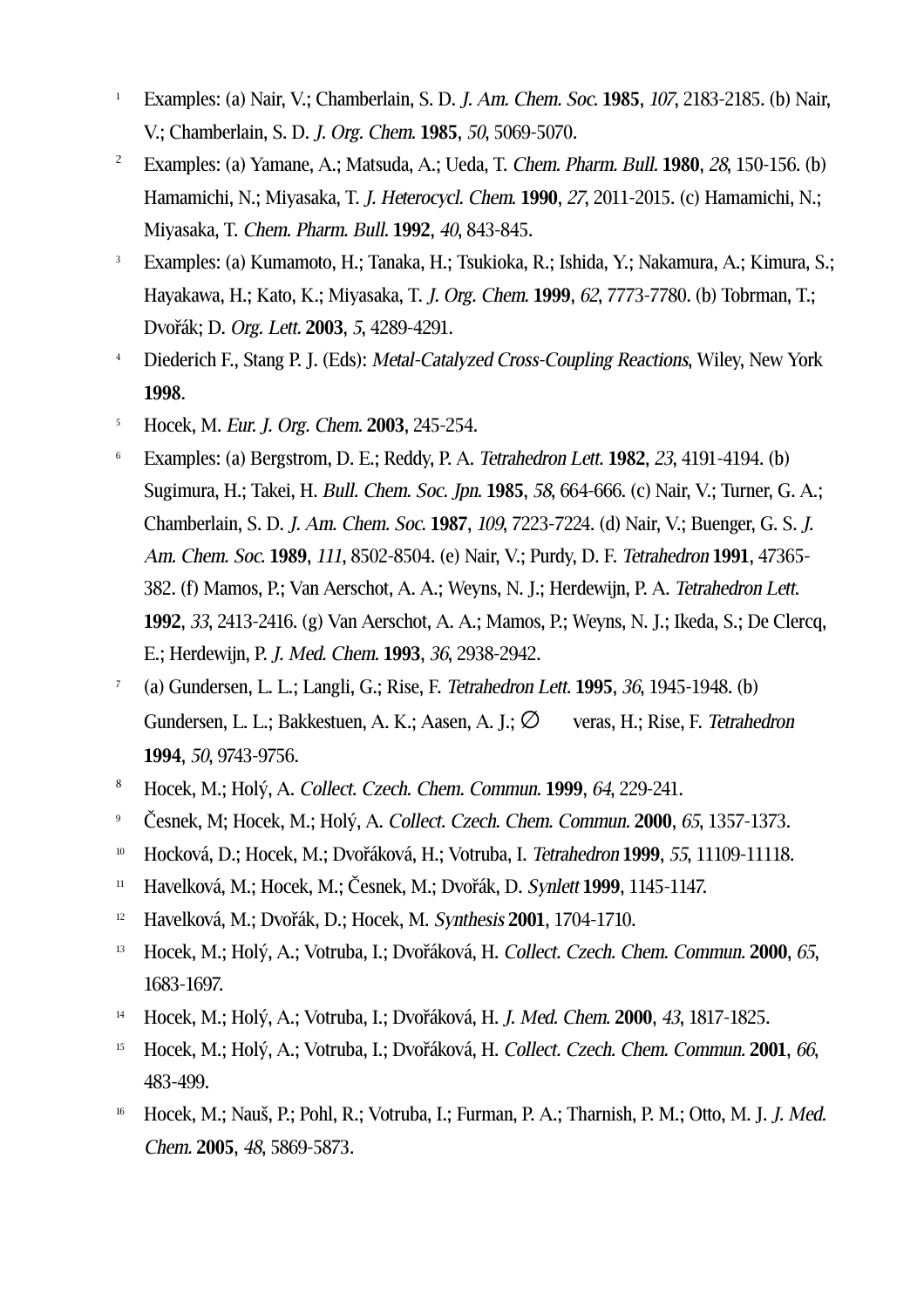- <span id="page-19-0"></span> (a) Langli, G.; Gundersen L.-L.; Rise. F. Tetrahedron **1996**, 52, 5625-5638. (b) Nolsoe, J. M. J.; Gundersen, L.-L.; Rise, F. Acta Chem. Scand. **1999**, 53, 366-372.
- <span id="page-19-1"></span>Hocek, M.; Holý, A.; Dvořáková, H. Collect. Czech. Chem. Commun. **2002**, 67, 325-335.
- <span id="page-19-2"></span>Hocek, M.; Hocková, D.; Štambaský, J. Collect. Czech. Chem. Commun. **2003**, 68, 837-848.
- <span id="page-19-3"></span>Hocek, M.; Votruba, I.; Dvořáková, H. Tetrahedron **2003**, 59, 607-611.
- <span id="page-19-5"></span> (a) Fürstner, A.; Leitner, A. Angew. Chem. Int. Ed. **2002**, 41, 609. (b) Fürstner, A.; Leitner, A.; Mendez, M.; Krause, H. J. Am. Chem. Soc. **2002**, 124, 13856-13864.
- <span id="page-19-6"></span>Hocek, M.; Dvořáková, H. J. Org. Chem. **2003**, 68, 5773-5776.
- <span id="page-19-7"></span>Hocek, M.; Pohl, R.; Císařová, I. Eur. J. Org. Chem. **2005**, 3026-3030.
- <span id="page-19-4"></span>Hocek, M.; Hocková, D.; Dvořáková, D. Synthesis **2004**, 889-894.
- <span id="page-19-8"></span>Hocek, M.; Pohl R. Synthesis **2004**, 2869-2876.
- <span id="page-19-10"></span>Šilhár, P.; Pohl, R.; Votruba, I.; Hocek, M. Org. Lett. **2004**, 6, 3225-3228.
- <span id="page-19-11"></span> Šilhár, P.; Pohl, R.; Votruba, I.; Hocek, M. Collect. Czech. Chem. Commun. **2005**, 70, 1669- 1695.
- <span id="page-19-9"></span>Šilhár, P.; Pohl, R.; Votruba, I.; Hocek, M. Org. Biomol. Chem. **2005**, 3, 3001-3007.
- <span id="page-19-13"></span>Šilhár, P.; Pohl, R.; Votruba, I.; Hocek, M. Synthesis **2006**, in press.
- <span id="page-19-14"></span>Hocek, M. Heterocycles **2004**, 63, 1673-1677.
- <span id="page-19-15"></span>Čapek, P.; Pohl, R.; Hocek, M. J. Org. Chem. **2004**, 69, 7985-7988.
- <span id="page-19-12"></span>Čapek, P.; Pohl, R.; Hocek, M. J. Org. Chem. **2005**, 70, 8001-8008.
- <span id="page-19-16"></span>Čapek, P.; Hocek, M. Synlett **2005**, 3005-3007.
- <span id="page-19-17"></span>Hocek, M.; Votruba, I. Bioorg. Med. Chem. Lett. **2002**, 12, 1055-1057.
- <span id="page-19-18"></span> Hocek, M.; Dvořáková, H.; Císařová, I. Collect. Czech. Chem. Commun. **2002**, 67, 1560- 1578.
- <span id="page-19-19"></span>Havelková, M.; Dvořák, D.; Hocek, M. Tetrahedron **2002**, 58, 7431-7435.
- <span id="page-19-20"></span>Hocek, M.; Starý, I.; Stará, I. G.; Dvořáková, H. Tetrahedron Lett. **2001**, 42, 519-521.
- <span id="page-19-21"></span> Hocek, M.; Starý, I.; Stará, I. G.; Dvořáková, H. Collect. Czech. Chem. Commun. **2002**, 67, 1223-1235.
- <span id="page-19-22"></span>Nauš, P.; Votruba, I.; Hocek, M. Collect. Czech. Chem. Commun. **2004**, 69, 1955-1970.
- <span id="page-19-23"></span> Hocek, M.; Štěpnička, P.; Ludvík, J.; Císařová, I.; Votruba, I.; Řeha, D.; Hobza, P. Chem. Eur. J. **2004**, 10, 2058-2066.

# **5. List of Papers Composing the Thesis:**

1. **Hocek, M**.; Holý, A.: "Perfluoroalkylation of 6-Iodopurines by Trimethyl(perfluoroalkyl)silanes. Synthesis of 6-(Perfluoroalkyl)purine Bases, Nucleosides and Acyclic Nucleotide Analogues"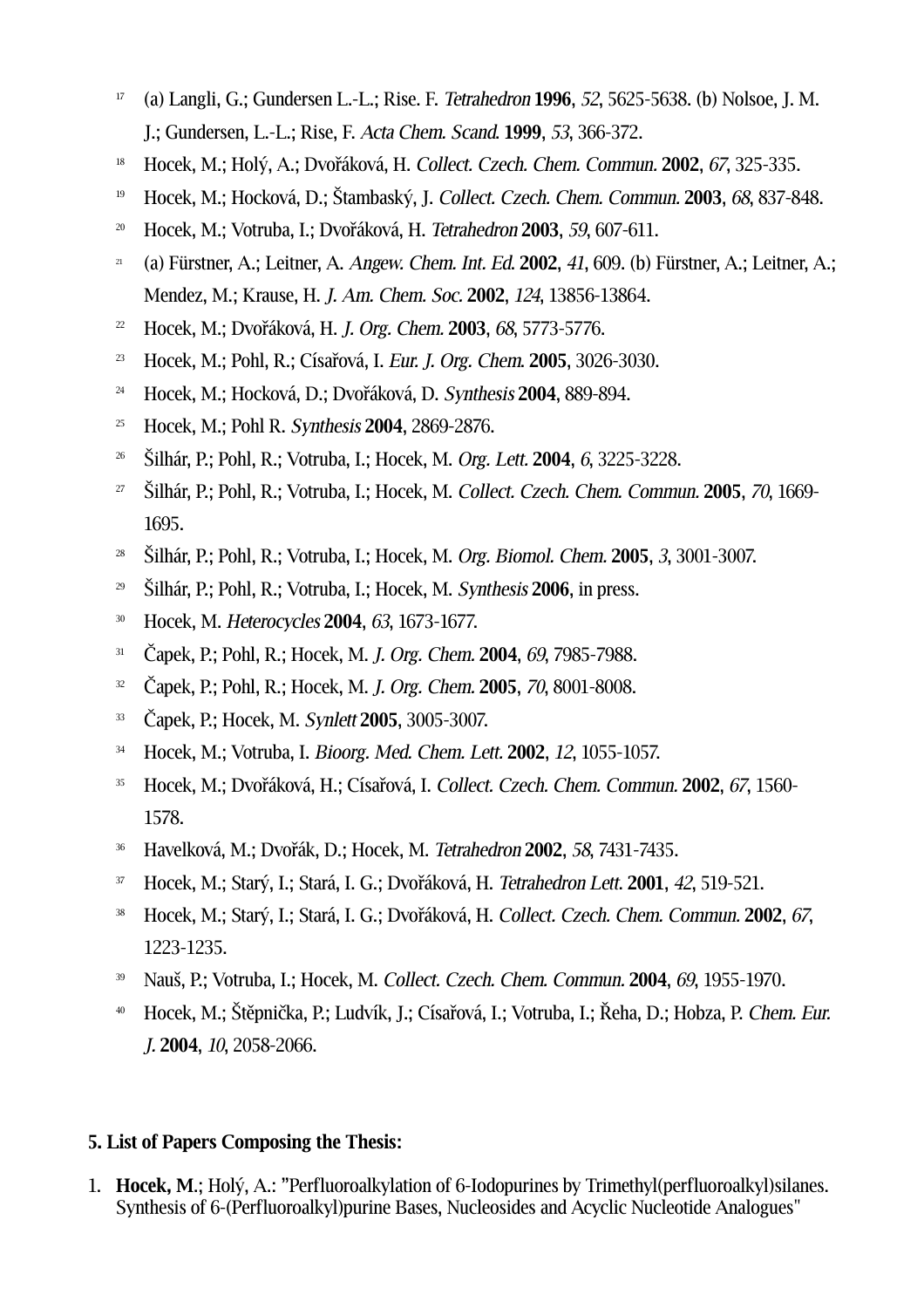Collect. Czech. Chem. Commun. **1999**, 64, 229-241.

- 2. Havelková, M.; **Hocek, M**.; Česnek, M.; Dvořák, D.: "The Suzuki-Miyaura Cross-Coupling Reactions of 6-Halopurines with Boronic Acids Leading to 6-Aryl and 6-Alkenylpurines" Synlett **1999**, 1145-1147.
- 3. Hocková, D.; **Hocek, M**.; Dvořáková, H.; Votruba, I.:"Synthesis and Cytostatic Activity of Nucleosides and Acyclic Nucleoside Analogues Derived from 6-(Trifluoromethyl)purines" Tetrahedron **1999**, 55, 11109-11118.
- 4. **Hocek, M**.; Holý, A.; Votruba, I.; Dvořáková, H.: "Synthesis and Cytostatic Activity of Substituted 6-Phenylpurine Bases and Nucleosides: Application of the Suzuki-Miyaura Cross-Coupling Reactions of 6-Chloropurine Derivatives with Phenylboronic Acids" J. Med. Chem. **2000**, 43, 1817-1825.
- 5. Česnek, M; **Hocek, M**; Holý, A.: "Synthesis of Acyclic Nucleotide Analogues Derived from 2- Amino-6-C-Substituted Purines via Cross-Coupling Reactions of 2-Amino-9-[2- (diisopropoxyphosphorylmethoxy)-ethyl]-6-halopurines with Diverse Organometallic Reagents" Collect. Czech. Chem. Commun. **2000**, 65, 1357-1373.
- 6. **Hocek, M.**; Holý, A.; Votruba, I.; Dvořáková, H.: "Cytostatic 6-Arylpurine Nucleosides II<sup>.</sup> Synthesis of Sugar-Modified Derivatives: 9-(2-Deoxy-β -D-erythro-pentofuranosyl)-, 9-(5-Deoxy-β -D-ribofuranosyl)- and 9-(2,3-dihydroxypropyl)-6-phenylpurines" Collect. Czech. Chem. Commun. **2000**, 65, 1683-1697.
- 7. **Hocek, M**.; Starý, I.; Stará, I. G.; Dvořáková, H.: "Cyclotrimerization of 6-ethynylpurines. Synthesis of 1,2,4- and 1,3,5-tris(purin-6-yl)benzenes as novel Hoogsteen-triplet analogues." Tetrahedron Lett. **2001**, 42, 519-521.
- 8. **Hocek, M**.; Holý, A.; Votruba, I.; Dvořáková, H.: "Cytostatic 6-Arylpurine Nucleosides III. Synthesis and Structure-Activity Relationship Study in Cytostatic Activity of 6-Aryl-, 6-Hetaryland 6-Benzylpurine Ribonucleosides" Collect. Czech. Chem. Commun. **2001**, 66, 483-499.
- 9. Havelková, M.; Dvořák, D.; **Hocek, M**.: "The Suzuki-Miyaura Cross-Coupling Reactions of 2-, 6 or 8-Halopurines with Boronic Acids Leading to 2-, 6- or 8-Aryl- or -Alkenylpurine Derivatives" Synthesis **2001**, 1704-1710.
- 10. **Hocek, M**.; Votruba, I.: "Covalent Analogues of DNA Base-Pairs and Triplets II. Synthesis and Cytostatic Activity of is(purin-6-yl)acetylenes, -diacetylenes and Related Compounds" Bioorg. Med. Chem. Lett. **2002**, 12, 1055-1057.
- 11. **Hocek, M**.; Holý, A.; Dvořáková, H.: "Cytostatic 6-Arylpurine Nucleosides IV. Synthesis of 2- Substituted 6-Phenylpurine Ribonucleosides" Collect. Czech. Chem. Commun. **2002**, 67, 325- 335.
- 12. Havelková, M.; Dvořák, D.; **Hocek, M**. "Covalent Analogues of DNA Base-Pairs and Triplets III. Synthesis of 1,4- and 1,3-bis(purin-6-yl)benzenes and 1-(1,3-dimethyluracil-5-yl)-3 or 4-(purin-9 yl)benzenes" Tetrahedron **2002**, 58, 7431-7435.
- 13. **Hocek, M**.; Starý, I.; Stará, I. G.; Dvořáková, H.: "Covalent Analogues of DNA Base-Pairs and Triplets IV. Synthesis of trisubstituted benzenes bearing purine and/or pyrimidine rings by cyclotrimerization of 6-ethynylpurines and/or 5-ethynyl-1,3-dimethyluracil" Collect. Czech. Chem. Commun. **2002**, 67, 1223-1235.
- 14. **Hocek, M.**; Dvořáková, H.; Císařová, I.: "Covalent Analogues of DNA Base-Pairs and Triplets V. Synthesis of Purine-Purine and Purine-Pyrimidine Conjugates Connected By Diverse Types of Acyclic Carbon Linkages" Collect. Czech. Chem. Commun. **2002**, 67, 1560-1578.
- 15. **Hocek, M**.: "Syntheses of Purines Bearing Carbon Substituents in Positions 2, 6 or 8 by Metal- or Organometallics-Mediated C-C Bond Forming Reactions" Eur. J. Org. Chem. **2003**, 245-254.
- 16. **Hocek, M.**; Votruba, I.; Dvořáková, H. "Synthesis of Carba-Analogues of Myoseverine by Regioselective Cross-coupling Reactions of 2,6-Dichloro-9-isopropylpurine" Tetrahedron **2003**, 59, 607-611.
- 17. **Hocek, M.**; Hocková, D.; Štambaský, J.: "Cytostatic 6-Arylpurine Nucleosides V. Synthesis of 8- Substituted 6-Phenylpurine Ribonucleosides" Collect. Czech. Chem. Commun. **2003**, 68, 837-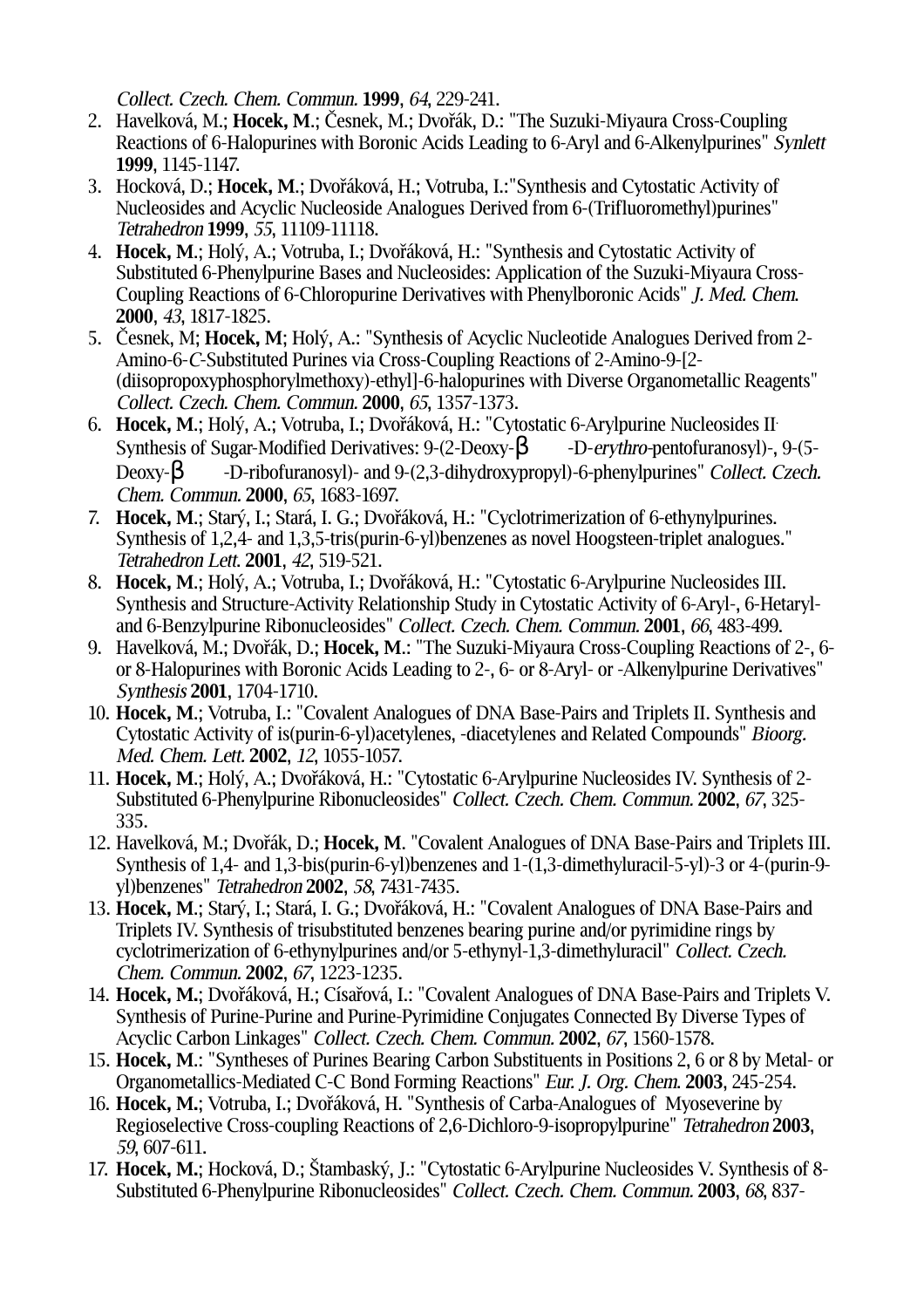848.

- 18. **Hocek, M.**; Dvořáková, H.: " An Efficient Synthesis of 2-Substituted 6-Methylpurine Bases and Nucleosides by Fe- or Pd-Catalyzed Cross-Coupling Reactions of 2,6-Dichloropurines " J. Org. Chem. **2003**, 68, 5773-5776.
- 19. **Hocek, M.**; Štěpnička, P.; Ludvík, J.; Císařová, I.; Votruba, I.; Řeha, D.; Hobza, P.:"Ferrocene-Modified Purines as Potential Electrochemical Markers: Synthesis, Crystal Structures, Electrochemistry and Cytostatic Activity of (Ferrocenylethynyl)- and (Ferrocenylethyl)purines" Chem. Eur. J. **2004**, 10, 2058-2066.
- 20. **Hocek, M.**; Hocková, D.; Dvořáková, D.:"Dichotomy in Regioselective Cross-Coupling Reactions of 6,8-Dichloropurines with Phenylboronic Acid and Methylmagnesium Chloride: Synthesis of 6,8-Disubstituted Purines" Synthesis **2004**, 889-894.
- 21. **Hocek, M.**: "Synthesis of Protected (Purin-6-yl)glycines via Pd-Catalyzed -Arylation of Ethyl N- (Diphenylmethylidene)glycinate with 6-Iodopurines" Heterocycles **2004**, 63, 1673-1677.
- 22. Šilhár, P.; Pohl, R.; Votruba, I.; **Hocek, M.**: "Facile and Efficient Synthesis of 6- (Hydroxymethyl)purines" Org. Lett. **2004**, 6, 3225-3228.
- 23. Nauš, P.; Votruba, I.; **Hocek, M.**: "Covalent Analogues of DNA Base-Pairs and Triplets VII. Synthesis and Cytostatic Activity of Bis(purin-6-yl)acetylene and -diacetylene Nucleosides" Collect. Czech. Chem. Commun. **2004**, 69, 1955-1970.
- 24. Čapek, P.; Pohl, R.; **Hocek, M.**: "A Facile and Efficient Synthesis of (Purin-6-yl)alanines" J. Org. Chem. **2004**, 69, 7985-7988.
- 25. **Hocek, M.** ; Pohl R.: "Regioselectivity in Cross-Coupling Reactions of 2,6,8-Trichloro-9- (tetrahydropyran-2-yl)purine: Synthesis of 2,6,8-Trisubstituted Purine Bases" Synthesis **2004**, 2869-2876.
- 26. **Hocek, M.**; Pohl, R.; Císařová, I.: "Highly Methylated Purines and Purinium Salts as Analogues of Heteromines" Eur. J. Org. Chem. **2005**, 3026-3030.
- 27. Šilhár, P.; Pohl, R.; Votruba, I.; **Hocek, M.**: "The First Synthesis and Cytostatic Activity of Novel 6-(Fluoromethyl)purine Bases and Nucleosides" Org. Biomol. Chem. **2005**, 3, 3001-3007.
- 28. **Hocek, M.**; Nauš, P.; Pohl, R.; Votruba, I.; Furman, P. A.; Tharnish, P. M. Otto, M. J.: "Cytostatic 6-arylpurine Nucleosides 6. SAR in Anti-HCV and Cytostatic Activity of Extended Series of 6- Hetarylpurine Ribonucleosides" J. Med. Chem. **2005**, 48, 5869-5873.
- 29. Čapek, P.; Pohl, R.; **Hocek, M.**: "Synthesis of Enantiomerically Pure (Purin-6-yl)phenylalanines and Their Nucleosides, a Novel Type of Purine-Amino Acid Conjugates" J. Org. Chem. **2005**, 70, 8001-8008.
- 30. Šilhár, P.; Pohl, R.; Votruba, I.; **Hocek, M.**: " Synthesis of 2-Substituted 6-(Hydroxymethyl)purine Bases and Nucleosides" Collect. Czech. Chem. Commun. **2005**, 70, 1669-1695..
- 31. Čapek, P.; **Hocek, M.**: "Efficient One-Step Synthesis of Optically Pure (Adenin-8 yl)phenylalanine Nucleosides" Synlett **2005**, 3005-3007.
- 32. Šilhár, P.; Pohl; R.; Votruba, I.; **Hocek, M.**: "Synthesis and Cytostatic Activity of Novel 6- (Difluoromethyl)purine Bases and Nucleosides" Synthesis **2006**, in press.

# **Other papers by the author:**

- 33. Böhm, S.; **Hocek, M**.; Nešpůrek, S.; Kuthan, J.: "Photocoloration of 2,4,4,6-Tetraaryl-1,4 dihydroppyridines; a Semiempirical Quantum Chemical Study." Collect. Czech. Chem. Commun. **1994**, 59, 262-272.
- 34. Böhm, S.; **Hocek, M**.; Němeček, J.; Havlíček, V.; Kuthan, J.: "Preparation snd Spectroscopic Properties of Spirocyclic 1-Methyl-2,4,4,6-tetraaryl-1,4-dihydropyridines." Collect. Czech. Chem. Commun. **1994**, 59, 1105-1114.
- 35. **Hocek, M**.; Masojídková, M.; Holý, A: "A Facile Synthesis of 2-(Aminomethyl)Purines" Synthesis **1994**, 1401-1402.
- 36. **Hocek, M**.; Masojídková, M.; Holý, A: "Synthesis of Acyclic Nucleotide Analogues Derived from 2-(Aminomethyl)adenine and 2-(Aminomethyl)hypoxanthine" Collect. Czech. Chem. Commun. **1995**, 60, 875-882.